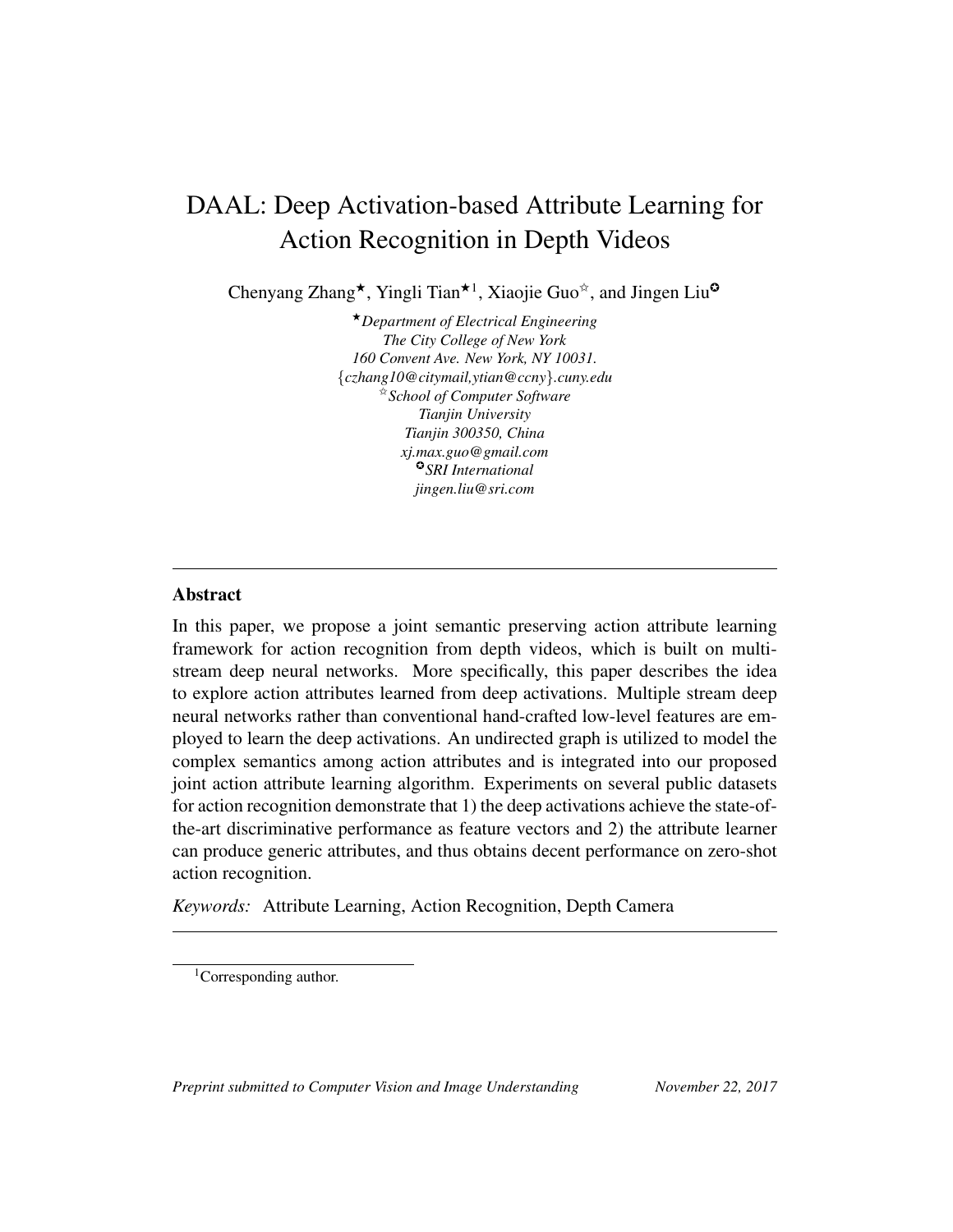### 1. Introduction

Over the past decade, many research efforts have been made towards recognizing human actions from RGB videos [1, 2, 3, 4]. Recently, with the increasing applications of RGBD cameras in surveillance and human-computer interaction, recognizing human actions using depth information becomes more attractive to the success of many intelligent systems. Compared with RGB cameras, RGBD cameras provide more geometric information such as human body size, shape and position, which is significantly important for action recognition. However, most of the existing depth-based action recognition methods concentrate on designing various low-level features from different information channels such as 1D skeleton joints [5, 6, 7], 2D Depth Motion Map (DMM) [8], and 3D spatial-temporal volume [9, 10, 11, 12, 13]. The feature extracted from each channel is usually well designed and tuned independently for a specific framework.

However, for human recognition processes, information received from multiple receptors would activate some corresponding specific neurons, which further enable high-level neuron activations to accomplish the abstract recognition task (*e.g.*, face recognition) [14]. Inspired by this observation, we propose a uniform deep feature learning architecture, which can automatically learn homogeneous features from heterogeneous channels. These learned features are named as *Deep Activations*, since each feature element acts like a neuron that can be activated to capture some properties of the learning. Leveraging this deep learning network, our system is able to treat each information channel identically. In other words, only the Deep Activations are visible to the high-level learners such as the attributes proposed shortly. As a result, deep learning models have been successfully applied to large-scale visual recognition tasks using multiple layers of convolution filters [15, 16, 17]. Compared with conventional hand-designed features, deep-learned features are advantageous not only because they need much less effort and domain knowledge to become more generic to different modalities, but also because of their potential to automatically learn an organized hierarchy of semantic features [18].

Although the deep learning network has been very successful in visual recognition, the deep features are usually treated as mid-level features [19], and function like signal filters, which affect the recognition performance and limit their applications. Therefore, inspired by [20], instead of directly mapping deep features onto action labels, a set of pre-defined action attributes serves as mid-level representations. These attributes can boost recognition and enable new applications such as zero-shot learning. As human bodies/joints are easier to track than open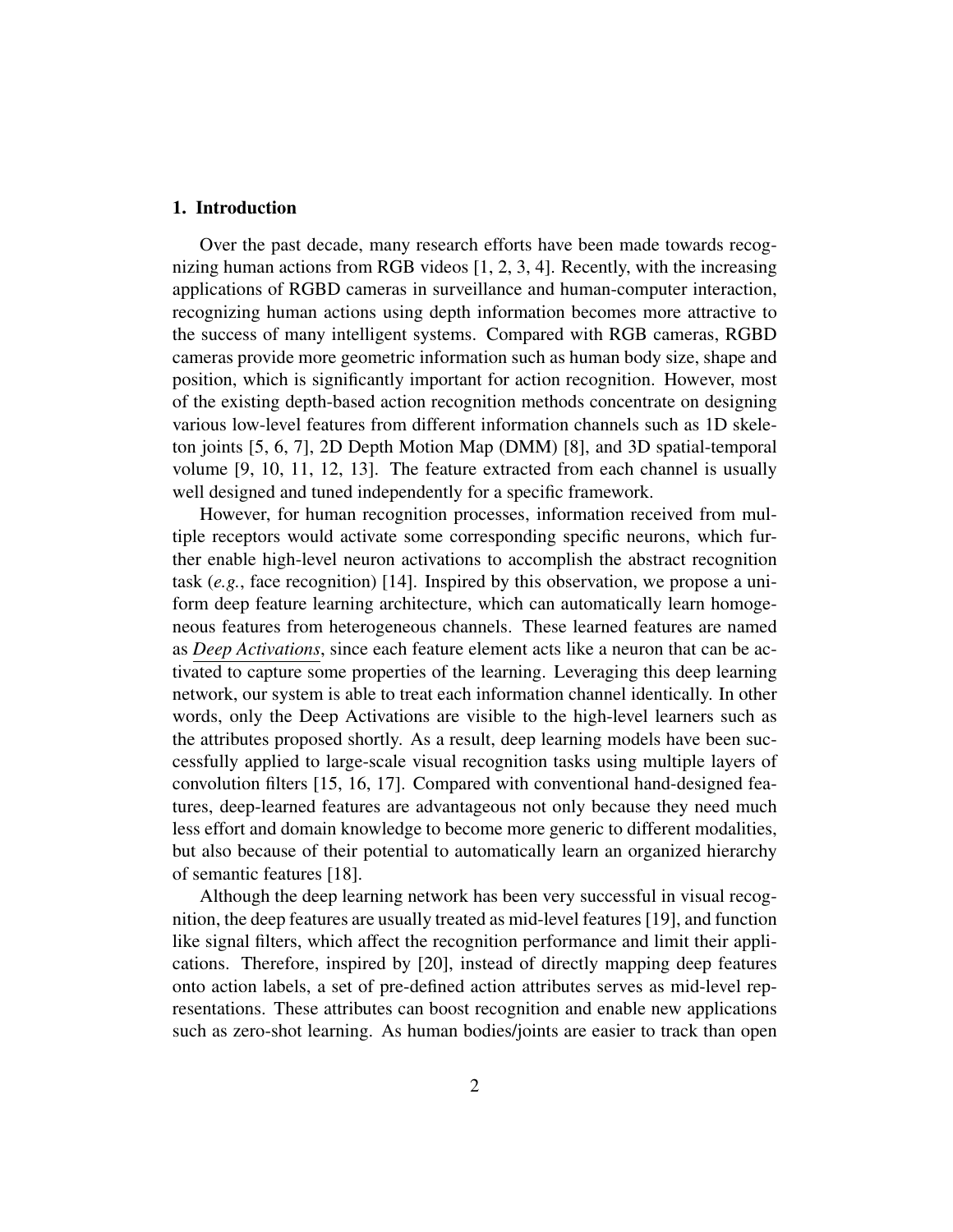

Figure 1: Illustration of the proposed joint action attribute learning algorithm. Instead of treating each action attribute independently, we apply a semantic graph to guide the joint action attribute learning algorithm to preserve the relationship among action attributes (*e.g.* "arm below torso" may share common information with "arm motion" and "torso motion".)

source videos in [20], we found that action attributes are more appropriate for describing actions in depth videos. To our knowledge, our work is the first attempt to leverage "attributes" to recognize actions from depth videos.

Including [20], most existing attribute learning approaches tend to learn the attribute detectors independently. As a result, some detectors may learn the properties that do not belong yet correlate to the attribute of interest. In other words, they do not "learn the right thing" [21]. For example, the attribute detector "arm motion" may learn patterns related to "torso up-down motion" in action "jogging" because of their co-occurrence. We believe the semantic/geometric relationships among the attributes can serve as constrains during the attribute learning, and eventually enable the detectors to learn the exact human motions and postures. Therefore, this paper introduces a joint attribute learning framework which leverages the relationships among attributes represented by a graph, as shown in Figure 1. The proposed algorithm utilizes a relationship affinity graph in the optimization of attribute detector learning processes. It tends to decorrelate attributes that are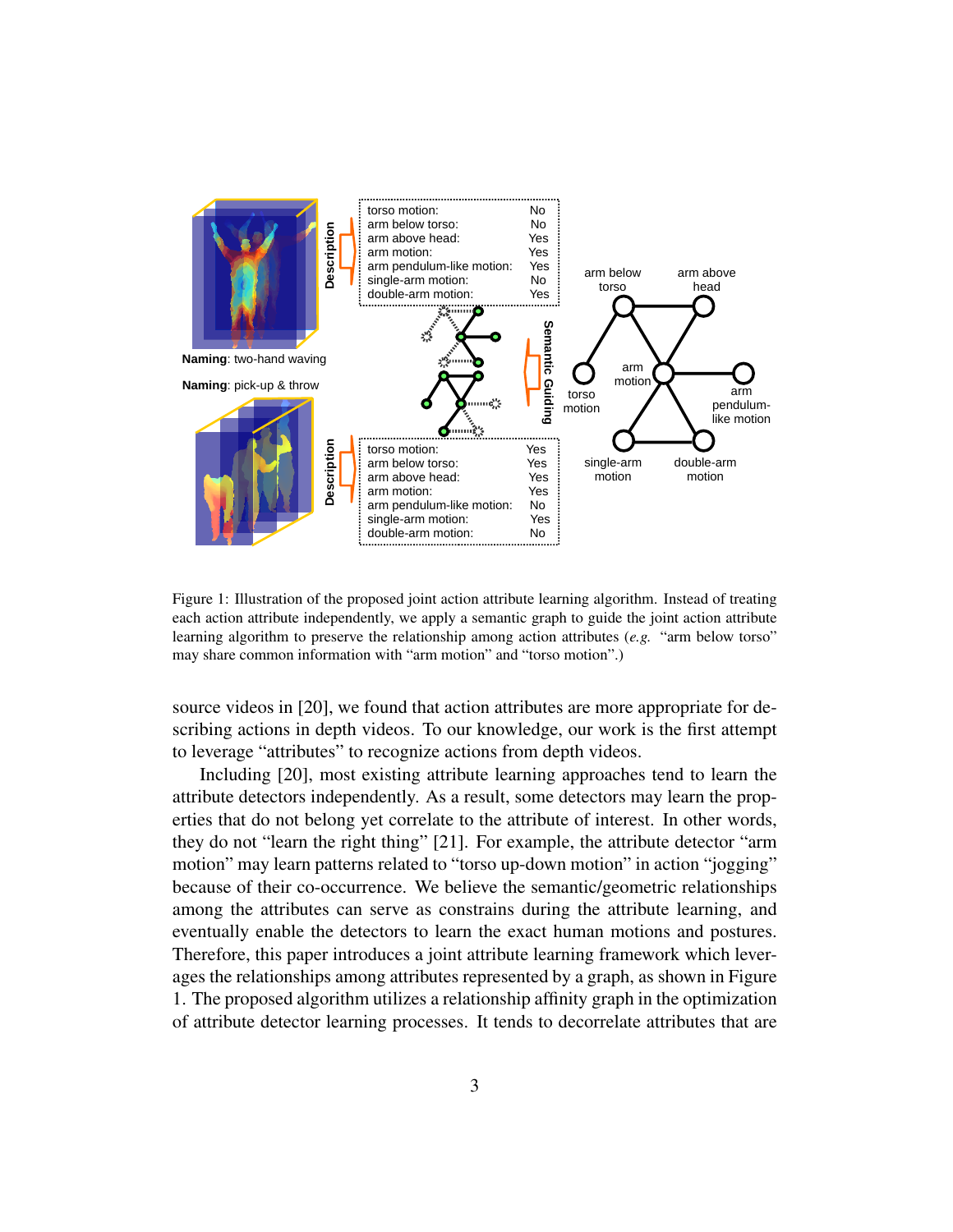semantically distant, while enhance correlation of neighboring attribute detectors.

In object attribute learning, Jayaraman *et al.* [21] propose to use "groups" to define the relationships among object attributes. However, since object attributes are much more fine-grained than action attributes (*e.g.*, "furry" and "brown"), they can be organized into "groups" such as "color", "shape" and "texture", but it is not helpful to coarsely group action attributes based on human bodies such as "arm", "head", "torso", *etc*. For instance (see Figure 1), the action attribute "arm below torso" is related to "arm above head" as both describe positions of upper limbs, but it is also related to "torso motion" because both are related to the body part "torso". Therefore, we argue that an undirected relation graph is better to capture the semantic/geometric relationships among action attributes compared to "groups". Actually, to some extent, the relation graph also groups attributes if they are close on the graph. But it captures more complex relationship beyond the "groups". Our experiments further verify that attribute detectors trained with the proposed graph perform much better than detectors trained with "groups".

In summary, as illustrated in Figure 2, our system takes the heterogeneous visual information received from the 1D, 2D and 3D channels as inputs, and then leverage the deep neural networks to automatically learn the homogeneous deep activations. Building on the deep activation, our system further jointly learns the attribute detectors by leveraging graph-based constraints. These attributes enable zero-shot learning and further boost the action recognition.

**Our Contributions:** 1) we propose a uniform framework to learn homogeneous deep activations from the heterogeneous information sources. It is superior to most previous work on recognizing human actions from depth videos, which heavily relies on hand-designed low-level features. 2) Our system jointly learns attribute detectors by incorporating the attribute relation graph as constraints, which de-correlates some attributes, and as a result enables the detectors to "learn the right thing". The relation graph pre-defines the semantic/geometric relationships among action attributes, which is superior to "groups" based constraints for action recognition. In this paper, we are focusing on how to regularize attribute learning parameters via pre-defined graph. To the best of our knowledge, this paper is the first to leverage deep learning features to jointly learn action attribute detectors constrained on the relation graph to de-correlate attributes for action recognition from depth videos. The proposed algorithm are evaluated on three benchmarked datasets, and experimental results demonstrate the effectiveness of the proposed framework by achieving the state-of-the-art performances on both attribute detection and zero-shot action recognition.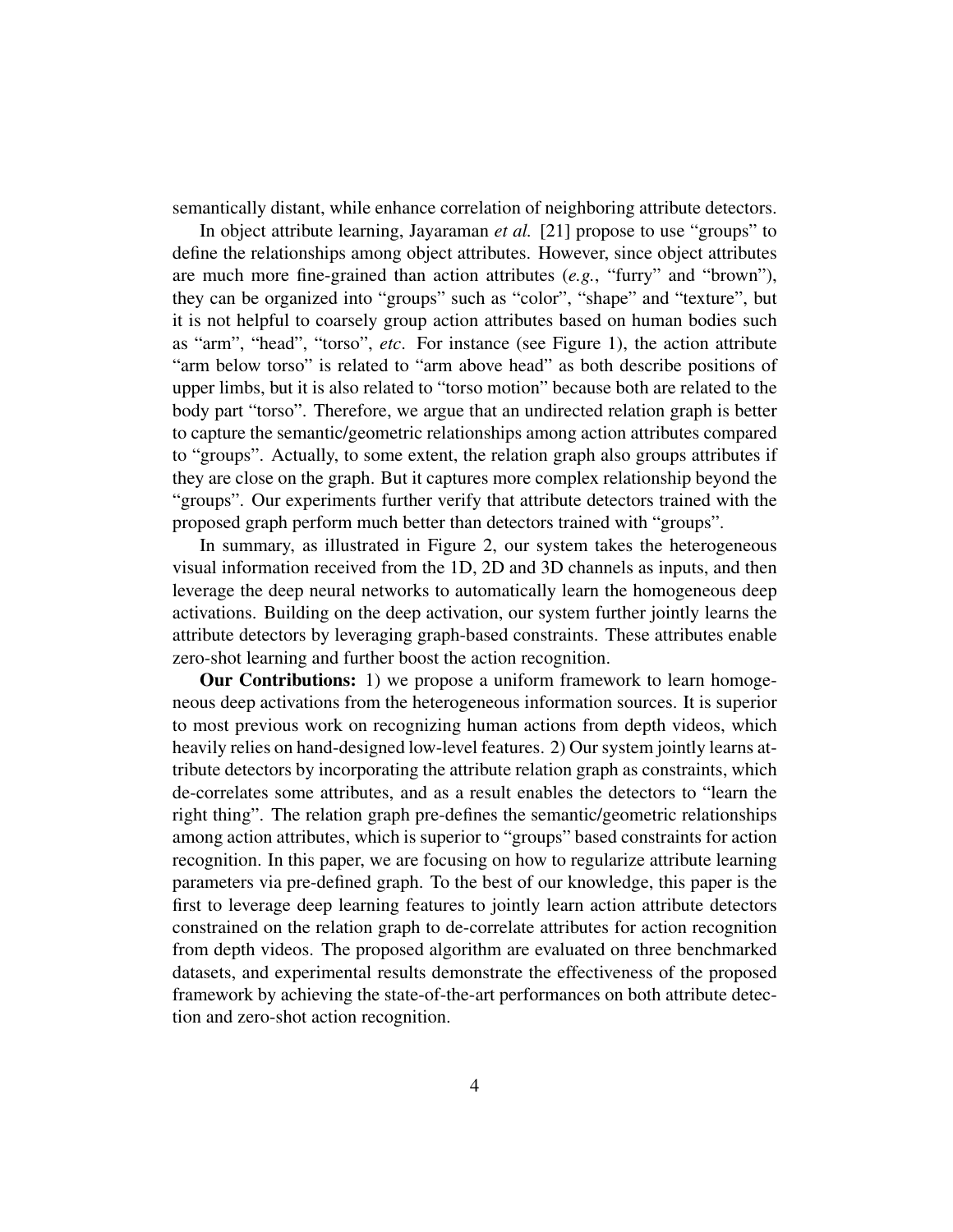

Figure 2: Overview of the proposed deep activation-based action attribute learning modeling. (a), (b) and (c) Multiple Convolutional Neural Networks are trained on different dimensional representations of the given depth videos such as 1D skeleton joint coordinates, 2D depth motion maps and 3D video volumes. The CNNs are trained in a supervised manner where action labels are used. (d) The second-last layer neuron activations from multiple CNNs are collected as Deep Activations. (e) and (f) Semantic preserving joint attribute learning algorithm is proposed by leveraging the prior knowledge of relations among attributes.

# 2. Related Work

Action Recognition from Depth Sequences: Action recognition from depth videos can be roughly categorized into two groups, depth map-based methods [22, 11, 10], and joint based methods [5, 7, 6, 23] which are based on a skeleton joint estimator (*e.g.* [24]). In depth map-based methods, Li *et al.* [22] sample the silhouette points from three 2D planes that are orthogonal projections from a 3D point cloud, and then use a bag of 3D points together with action graph [25] to infer class labels. Some researchers have developed 3D or 4D local patterns such as 4D-normals [11], occupancy patterns [9, 10], and cuboid features [26]. As an instance for joint-based methods, Xia *et al.* [5] directly use 3D joint locations to recognize actions by a Hidden Markov Model on posture words.

Deep Learning for Action Recognition: Deep Convolutional Neural Network (CNN) has been applied in video classification [27] and action recognition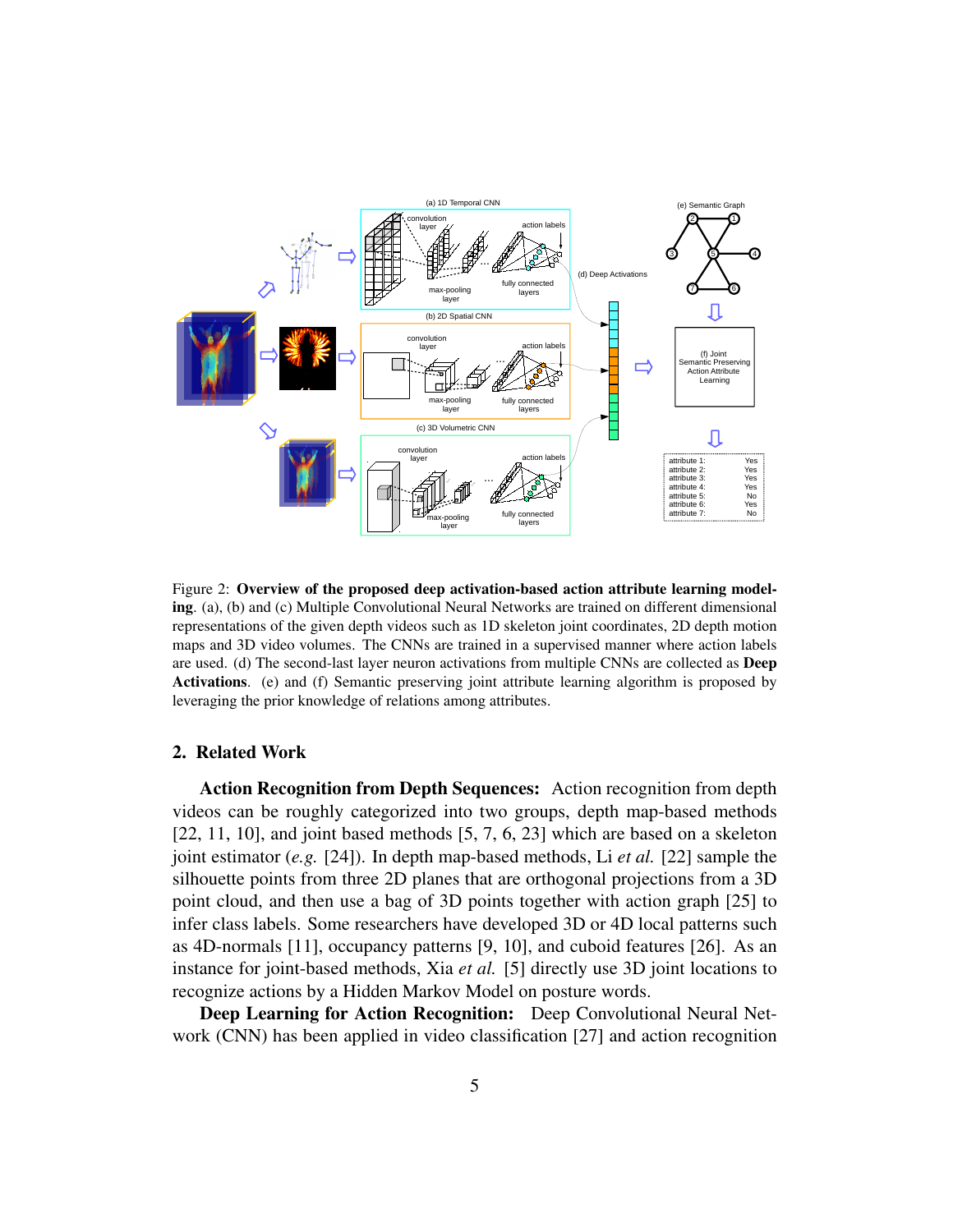[28]. In [28], learned spatio-temporal features from video sequences using independent subspace analysis achieve the state-of-the-art performances on several benchmark datasets. Combined with the exploration by Zeiler *et al.* [18], the deep-learned features demonstrate desirable properties such as increasing invariance and class discrimination with ascending layers. Inspired by the above progress, our proposed framework leverages the advantageous properties of deeplearned features (*i.e.* deep activations) and mines high-level semantic concepts (action attributes). In recent years, sequential input networks (RNN) have also played an essential role in action recognition. In [29], human-tracking problem and group recognition problem are jointly tackled by a two-staged framework composed of two LSTM modules: one for person-level action recognition and the other for group level dynamics. In [30], LSTMs are applied on different body joint groups to perform skeleton-based action recognition. In addition to learning representation, deep networks are also used in learning view point transfer function [31] for action recognition from novel viewpoints. Besides, deep autodecoders are also employed in feature fusion [32]. In [33], multi-stream deep network architecture is also employed to learn action descriptors from trajectory-based raw features.

Attribute Learning: Attributes serve as high-level semantic features for visual recognition tasks [34, 35]. As studied by Liu *et al.* [20], action attributes are useful for zero-shot action recognition. Deep learning based attribute classification [36] shows promising results in human attribute classification. The relationships among attributes are often ignored in attribute learning, which may result in learning the correlated yet wrong properties. In [21], the authors propose to decorrelate the attributes by grouping object attributes into disjoint groups to eliminate the ambiguity. However, simply grouping attributes is inadequate to model the complexness of action attributes. Therefore, an undirected graph is integrated into the joint attribute learning framework to preserve the complex action semantics.

### 3. Architecture of Learning Deep Activations

This section elaborates the architecture of each deep CNN in our multi-stream deep neural network framework. An overview of three types of CNN architectures is illustrated in Figure 3. Note that the numbers of dimensions in this figure are trained on the MSR Action3D dataset [22]. For different datasets, these numbers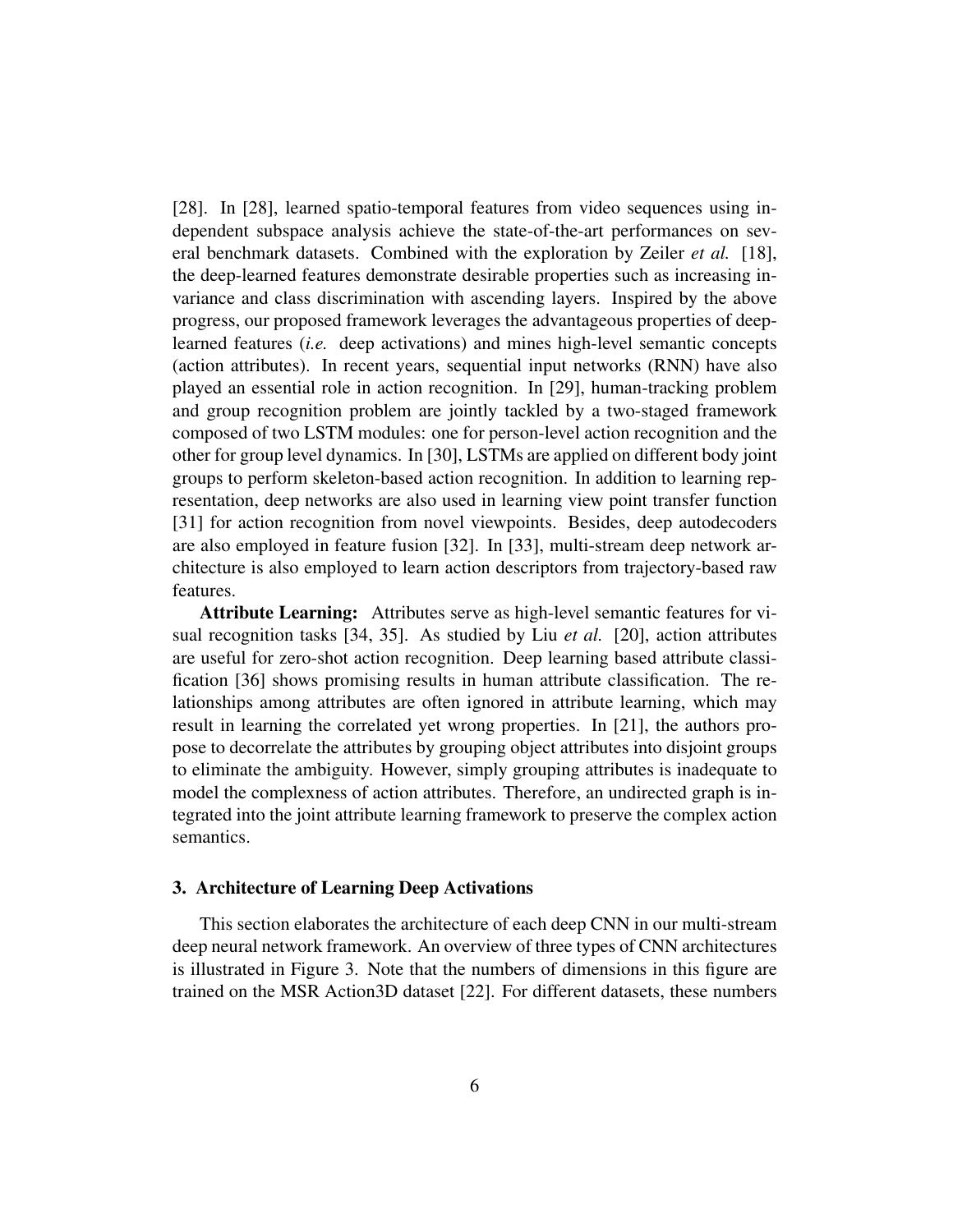may vary <sup>2</sup>.

1D Representation: In the 1D-Temporal-CNN model, the input is a 1D sequence where the dimension is the frame number of the depth video. Each element in the sequence represents the skeleton joints in the corresponding depth frame. Each coordinate of a skeleton joint is compared with 1) its two counterparts in the previous and initial frames and 2) the anchor joint in the current frame and the coordinate offsets are used for representation. Thus the dimension of each joint is 6 and for each skeleton is 120 (20 joints). An abstract feature extraction layer is composed by one temporal convolution layer and one max-pooling layer. Three abstract layers and an additional 3-layer multilayer perceptron (MLP) are added. The deep activation layer here denotes the second layer in the MLP, which is composed by abstract features learned from input and supervised by its action label.

2D Representation: To capture the spatial energy distribution of an action, Depth Motion Map (DMM) [8] is employed for each depth sequence as the 2D representation. The input of 2D-spatial-CNN is a  $128 \times 128$  depth motion map that characterizes the spatial movement during the whole action. Then 4 abstraction layers are employed before the MLP.

3D Representation: In many deep learning-based action recognition algorithms [28, 27], the spatial-temporal video volumes, *per se*, can also be a representation. In our work, the depth spatial-temporal 3D volume itself is used as the 3D representation. The input of 3D-Volumetric-CNN is a  $128\times128\times T$  (T = 39 in Figure 3) tensor which is the normalized video volume itself. The filters are also 3D-tensors which are applied on the spatial-temporal subvolumes of the depth video to extract features. More implementation details for 1D, 2D and 3D representations can be found in the appendices. In this work, each CNN is trained individually in a supervised manner. By collecting deep activations learned from multiple representations, the deep activations are desired to be discriminative from different aspects. Another benefit of using multiple representations is that it can alleviate the demand of a vast amount of training data for deep CNNs [36].

We also apply drop-out layers after each of the convolution layers in all CNN models to avoid feature co-adaptation. The idea of drop-out is proposed by Hinton *et al.* [37], to randomly zero a fraction of the neuron units during training processes. The drop-out layers can effectively avoid the overfitting caused by

 $2$ The actual numbers of dimensions shown in the figure may vary in different datasets. Here the numbers are of our models trained on MSR Action3D dataset [22]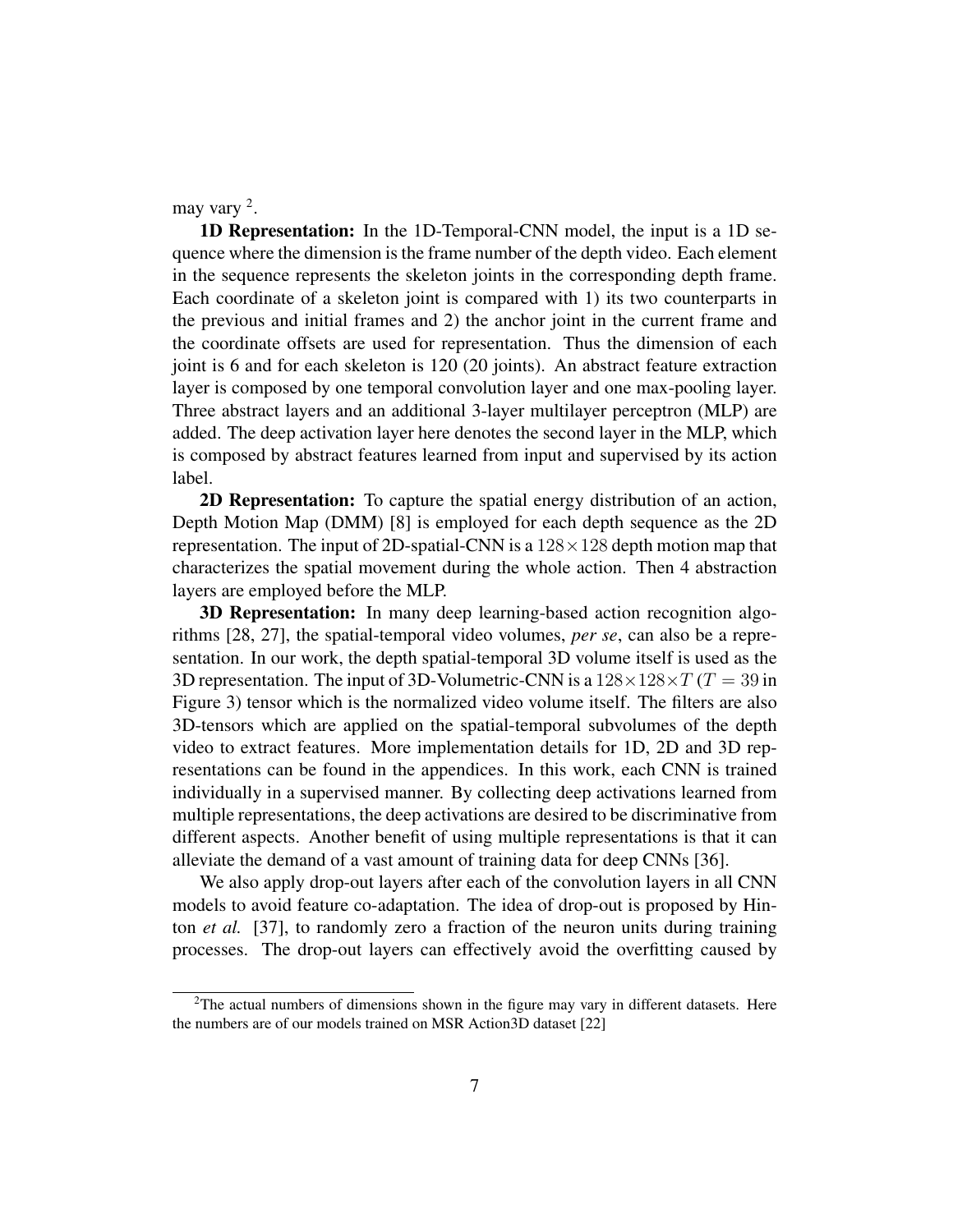

Figure 3: Overview of architectures for each of deep CNNs employed in proposed algorithm. Top row is for 1D-Temporal-CNN and the middle and bottom rows are for 2D-Spatial-CNN and 3D-Volumetric-CNN. Legend for layers is shown in the top-right corner. Convolution filters of each layer are shown as red cubes or rectangles. Dimensions of feature maps, deep activations and filters are shown accordingly.

complex co-adaptations, where feature detectors are only helpful with a certain internal context. CNNs with random drop-out layers show improvements on speech and object recognition benchmarks, and better generalization without using very large training data. All the CNN layers in our network are trained starting from random initial values in a supervised manner by a classification loss against action labels. Different with the framework in [36], which directly learns CNNs on attribute labels, the CNNs of our framework are trained to learn action discriminative deep activations without the involvement of action attributes. The main reasons are two-fold. On one hand, training CNNs directly on action labels can ensure the learned activations are action discriminative. On the other hand, semantic relations between attributes are difficult to be directly embedded into a CNN. More favored structure must be designed to learn action attributes. The deep activations are the activations in the middle layer of MLP in each CNN. We collect all deep activations together as the final output of the multi-stream deep CNNs for each depth video sequence. For instance, as illustrated in Figure 3, the final output of the tri-stream model is a  $200 + 1024 + 1024 = 2248$  dimensional activation vector.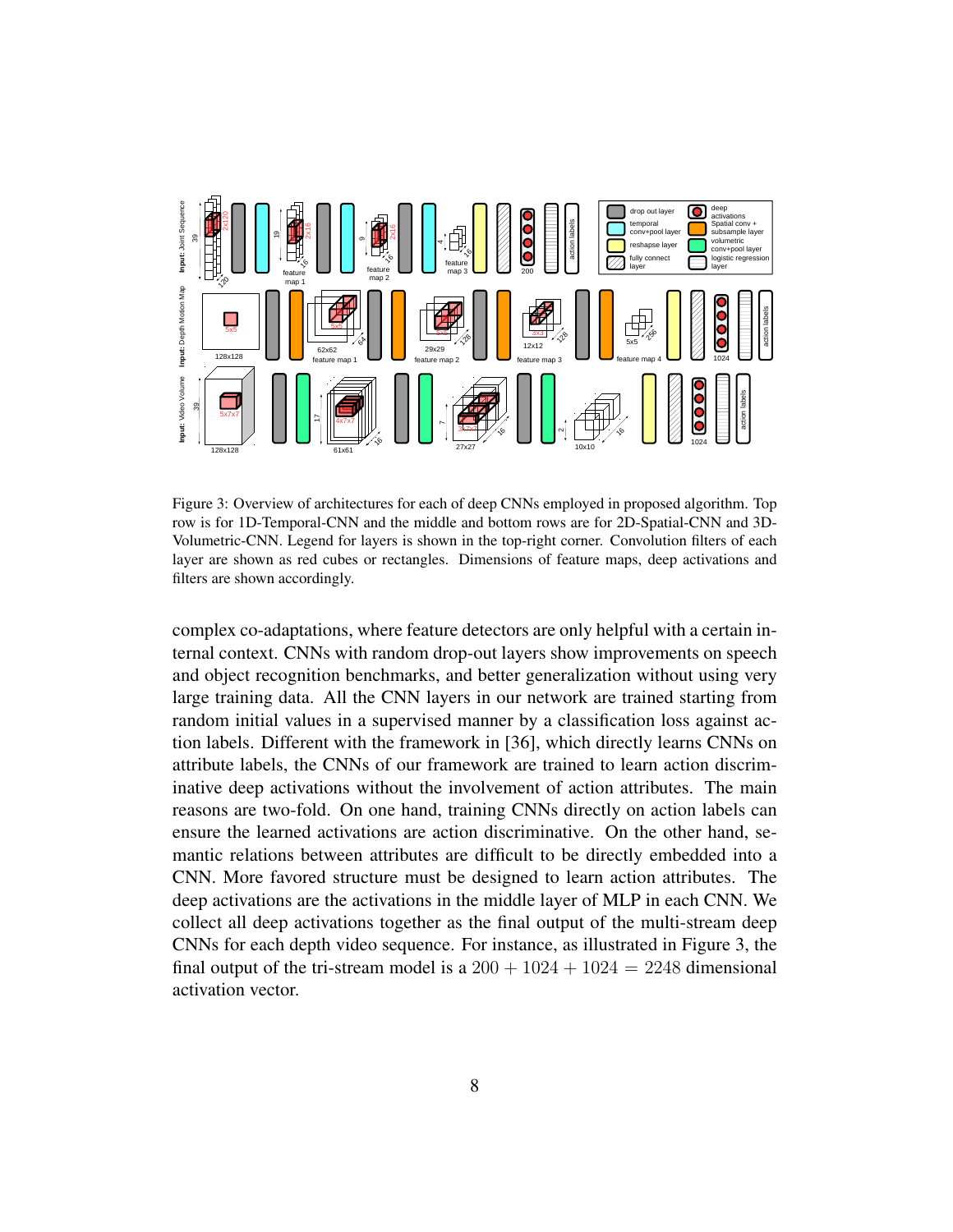#### 4. Semantic Preserving Multi-task Action Attribute Learning

This section firstly discusses the characteristics of relations among action attributes and the similarity/difference with object attributes. Then the formulation of the joint semantic preserving action attribute learning problem together with an efficient solution will be introduced.

#### *4.1. Semantic Relations among Action Attributes*

Attribute learning is a popular topic in object recognition and face recognition [35, 34, 38]. While modeling co-occurrence between attributes is helpful in object recognition, attribute learning with de-correlating attribute pairs can prevent excessive biasing the likelihood function on the training set [21]. In action recognition, the benefits of using action attributes have also been initially explored in recent years [20]. However, as most of previous methods in object attribute recognition, action attributes are often learned independently without considering the relations among action attributes. In this paper, we resolve this problem by embedding the relationships among action attributes into a joint multi-task attribute learning formulation.

As object attributes are often fine-grained and have simple semantic relations, simple grouping is often enough to capture the essential information. However, action attributes have more complicated semantic relationships than object attributes, thus need a more suitable structure. Human action attributes often involve one or more body parts, therefore a natural connection would be built on the body parts that the attributes involve. For example, as illustrated in Figure 1, the attribute "arm below torso" is related to body parts "torso" and "arm", so it is related to attributes "torso motion" and "arm motion". In addition, since "arm below torso" is an attribute describing "*the position of upper limbs*", it is related to other attributes of the same topic, such as "hand above head". In this work, the relationships among attributes are represented by an undirected graph. An example of such graph is provided in Figure 1 and more detailed semantic graphs can be found in the appendices.

#### *4.2. Joint Attribute Learning*

As suggested in [20], we pre-define a number of attributes as well as their correspondences between each action class. The protocol to label these attributes is based on motions and relative positions of body parts. Therefore from the groundtruth action class labels, we infer the attribute labels for each training sample by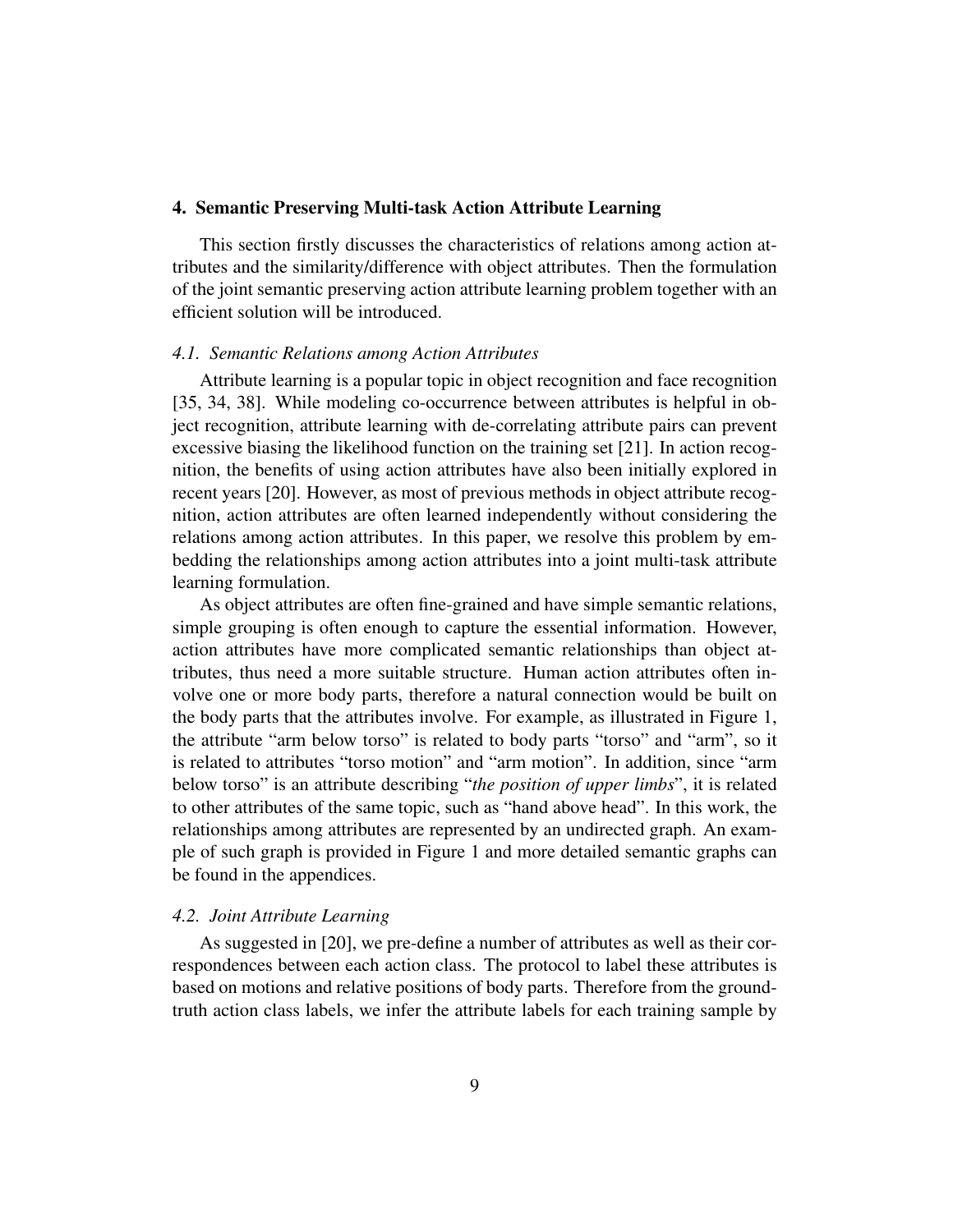its action label. 1 is used to indicate that the attribute is "active" and −1 otherwise. In the following, the formulation the joint attribute learning problem as a multi-task learning problem is proposed.

**Formulation:** Suppose there is a set of training samples  $X \in \mathbb{R}^{M \times N}$  and corresponding attribute labels  $Y \in \{-1, 1\}^{K \times N}$ , where each column  $X_{i \in [1, N]}$  of X is a learned deep activation and each column  $Y_i$  in Y is  $X_i$ 's attribute label. M is the deep activation dimension,  $N$  and  $K$  are the numbers of training samples and number of defined attributes, respectively. The objective is to learn a matrix  $W \in \mathbb{R}^{M \times K}$ . Each column  $W_{k \in [1, K]}$  in W is the parameter of the corresponding attribute predictor where  $W_k^T X_i = Y_i^k$ .

Therefore, learning the optimal  $W$  is to minimize the following problem:

$$
W^* = \underset{W}{\text{argmin}} \ \mathcal{L}(X, Y, W) + \mathcal{O}(W), \tag{1}
$$

where  $\mathcal{L}(X, Y, W)$  is the empirical loss function of predicting attribute labels. In this work, we use  $||W^T X - Y||_F^2$  as our loss. And  $\mathcal{O}(W)$  is a regularization term on W to pursue some prior structures such as sparsity.

What are the desired properties of  $W$ ? Since deep activation vector is discriminative on action labels and each one has the potential to describe a semantic concept, so an attribute should have sparse response to the deep activation vector. As suggested by [21] and [39], the group sparsity enforced by  $l_{2,1}$  norm plays an important role in feature selection. Secondly, to preserve the semantic relationships among attributes, the attributes that are semantically close should share features while distant ones should compete for features. We advocate this property by using the *graph Laplacian* of a predefined attribute graph.

By putting all the concerns aforementioned together, the problem of semantic preserving joint attribute learning can be formulated in the following shape:

$$
W^* = \underset{W}{\text{argmin}} \ \|W^T X - Y\|_F^2 + \lambda \|W\|_{2,1} + \beta tr(W L W^T), \tag{2}
$$

where  $\lambda$  and  $\beta$  are the weights for the row-sparsity and semantic preserving regularizers, respectively. The first term is the empirical loss for predicting attribute labels. The second term introduces row-sparsity to the learned weight matrix, which avoids overfitting and includes feature-selection. The third term models the relationships among attribute weight vectors based on the graph.

**Optimization:** To efficiently and effectively solve the problem in Eq. (2), two auxiliary variables are introduced to make the problem separable, which give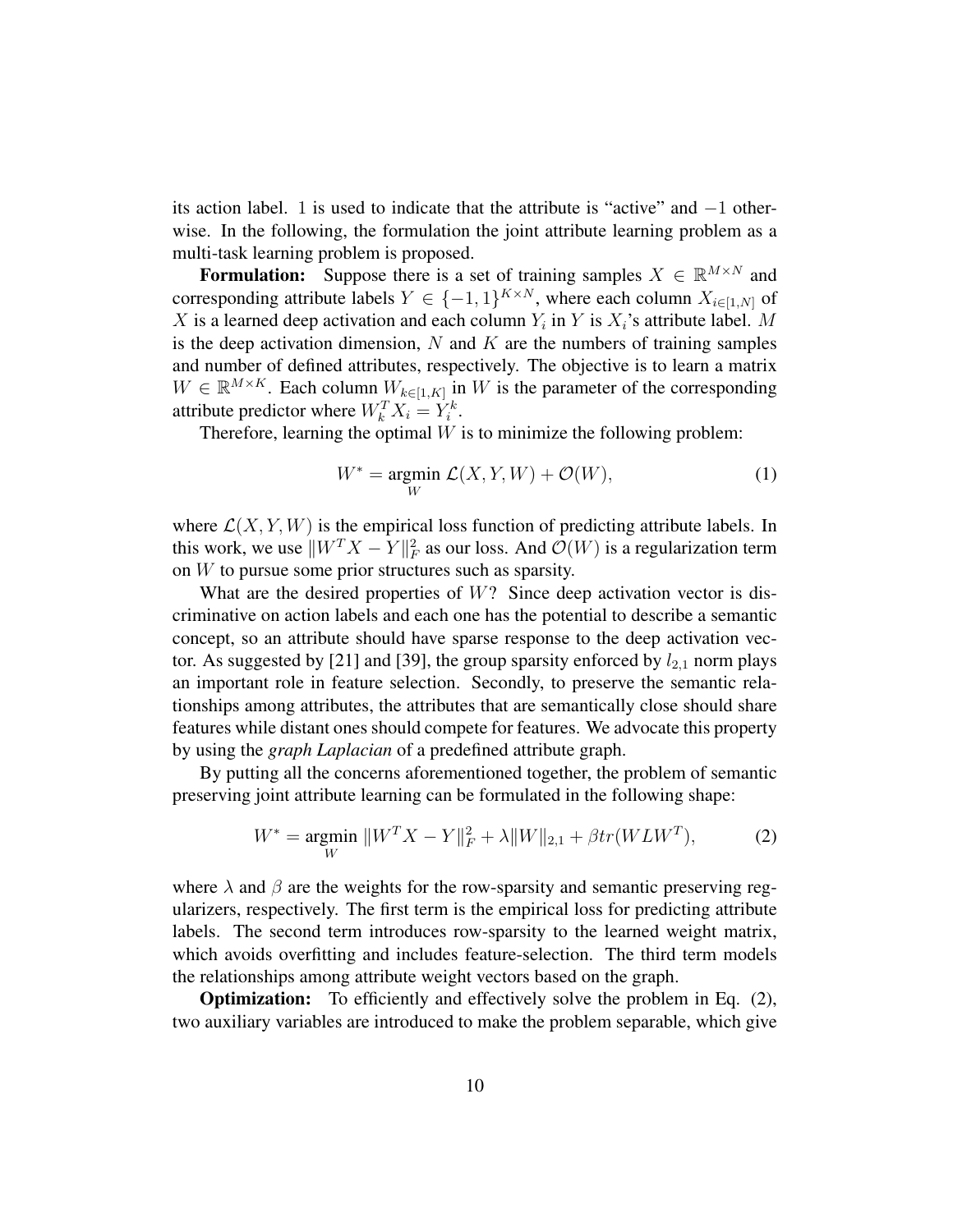the following program:

$$
\min_{W,P,Q} \|P^T X - Y\|_F^2 + \lambda \|Q\|_{2,1} + \beta tr(WLW^T)
$$
  
s.t.  $W = P$ ,  $W = Q$ . (3)

The program in Eq. (3) can be solved in an unconstrained form by the dual ascent method. To bring robustness to the dual ascent method, we use Augmented Lagrangian methods (ALM) to generate the augmented Lagrangian for Eq. (3):

$$
\mathcal{L}_{\rho}(X, Y, W, P, Q) = ||P^T X - Y||_F^2 + \lambda ||Q||_{2,1} \n+ \beta tr(W L W^T) + \langle Z_1, P - W \rangle \n+ \frac{\rho}{2} ||P - W||_F^2 + \langle Z_2, Q - W \rangle \n+ \frac{\rho}{2} ||Q - W||_F^2,
$$
\n(4)

where  $Z_1$  and  $Z_2$  are Lagrangian multipliers associated with the two constraints in Eq. (3), and  $\rho$  is a positive penalty. Since the program in Eq. (4) is separable, we can apply the *alternating direction method of multipliers* (ADMM) [40] strategy. The solutions of the sub-problems based on ADMM are shown as follows:

W sub-problem: With unrelated terms discarded, this sub-problem becomes a classic least squares problem and the optimal  $W^{(t+1)}$  can be calculated easily by:

$$
W^{(t+1)} = \underset{W}{\operatorname{argmin}} \ \mathcal{L}_{\rho}(W, P^{(t)}, Q^{(t)})
$$
  
\n
$$
= \underset{W}{\operatorname{argmin}} \ \beta tr(W L W^{T}) + \frac{\rho}{2} ||P^{(t)} - W + u_{1}^{(t)}||_{F}^{2}
$$
  
\n
$$
+ \frac{\rho}{2} ||Q^{(t)} - W + u_{2}^{(t)}||_{F}^{2}
$$
  
\n
$$
= \rho(P^{(t)} + Q^{(t)} + u_{1}^{(t)} + u_{2}^{(t)})(2\beta L + 2\rho I)^{-1},
$$
\n(5)

where  $u_1^{(t)} = (1/\rho)Z_1^{(t)}$  $u_1^{(t)}$  and  $u_2^{(t)} = (1/\rho)Z_2^{(t)}$  $2^{(t)}$  are scaled dual variables which make the representation more compact by combining linear and quadratic terms. Note that the matrix inverse  $(2\beta L + 2\rho I)^{-1}$  only needs to be computed once.

**P** sub-problem: Similar to the  $W$  sub-problem, the  $P$  sub-problem is also a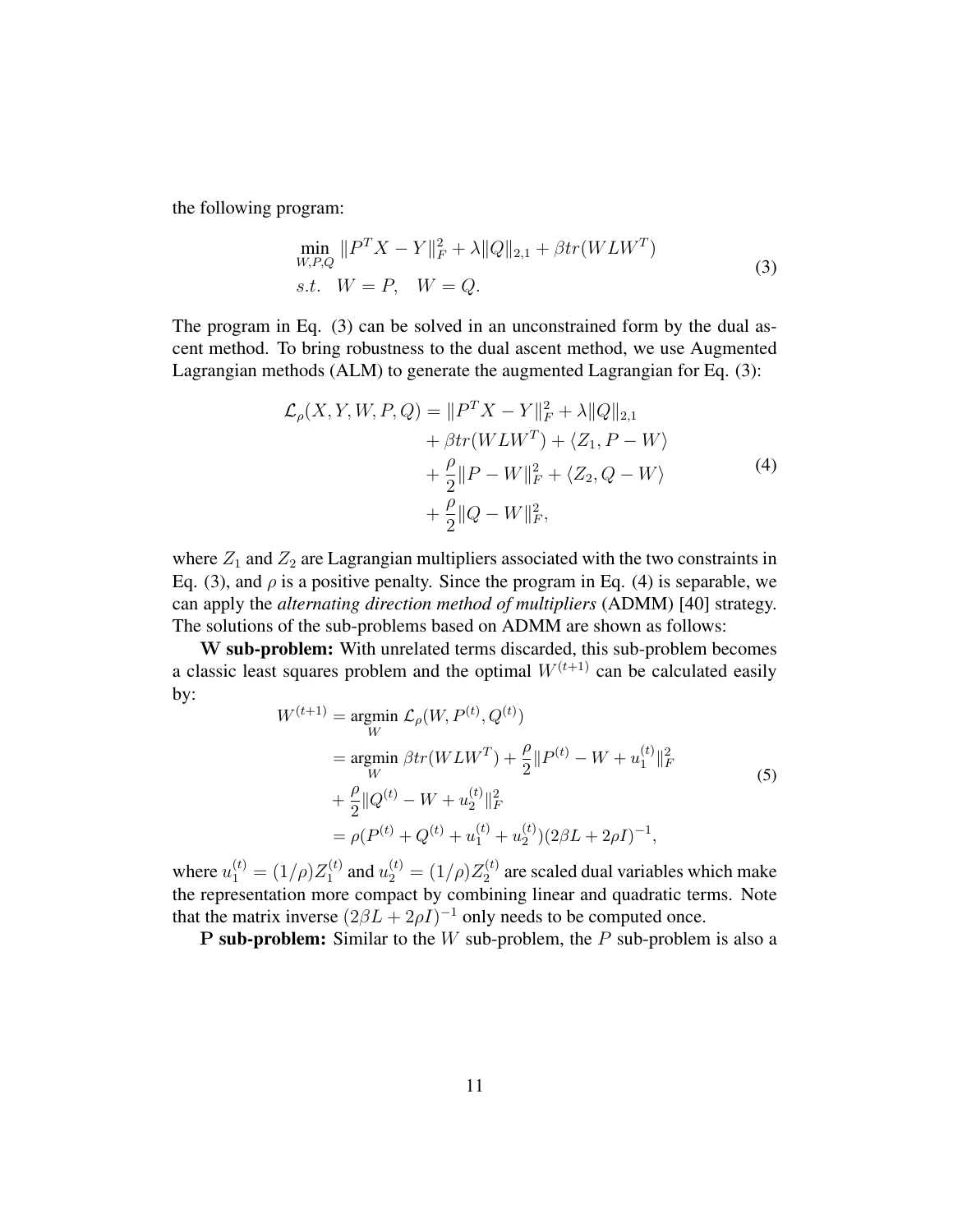

Figure 4: Illustration of the effect of Algorithm 1 on a synthetic dataset with 5 attributes (the top row) and MSR Action dataset with 30 attributes (the bottom row). (a-d) and (f-i) are learned weights for sampled iterations. Columns correspond to attributes and rows correspond to features or deep activations. Warmer colors indicate higher absolute values in weight matrix, the more the attribute relies on the feature. (e) The underlying semantic graph of the synthetic dataset. (j) The result generated without graph involved for comparison. (k) and (l) show two examples of graph-guided effects, please see text for details.

classic least squares problem:

$$
P^{(t+1)} = \underset{P}{\operatorname{argmin}} \mathcal{L}_{\rho}(X, Y, W^{(t+1)}, P, Q^{(t)})
$$
  
\n
$$
= \underset{P}{\operatorname{argmin}} \, \|P^T X - Y\|_F^2
$$
  
\n
$$
+ \frac{\rho}{2} \|P - W^{(t+1)} + u_1^{(t)}\|_F^2
$$
  
\n
$$
= (2X^T X + \rho I)^{-1} [2X^T Y + \rho(W^{(t+1)} - u_1^{(t)})].
$$
\n(6)

Please note that the terms  $(2X^TX + \rho I)^{-1}$  and  $2X^TY$  also need to be computed only once.

Q sub-problem: The closed form solution of  $Q^{(t+1)}$  can be obtained by:

$$
Q^{(t+1)} = \underset{Q}{\text{argmin}} \mathcal{L}_{\rho}(W^{(t+1)}, P^{(t+1)}, Q)
$$
  
= 
$$
\underset{Q}{\text{argmin}} \lambda \|Q\|_{2,1} + \frac{\rho}{2} \|Q - W^{(t+1)} + u_2^{(t)}\|_F^2
$$
  
= 
$$
\mathcal{S}_{\frac{\lambda}{\rho}}^{2,1}(W^{(t+1)} - u_2^t),
$$
 (7)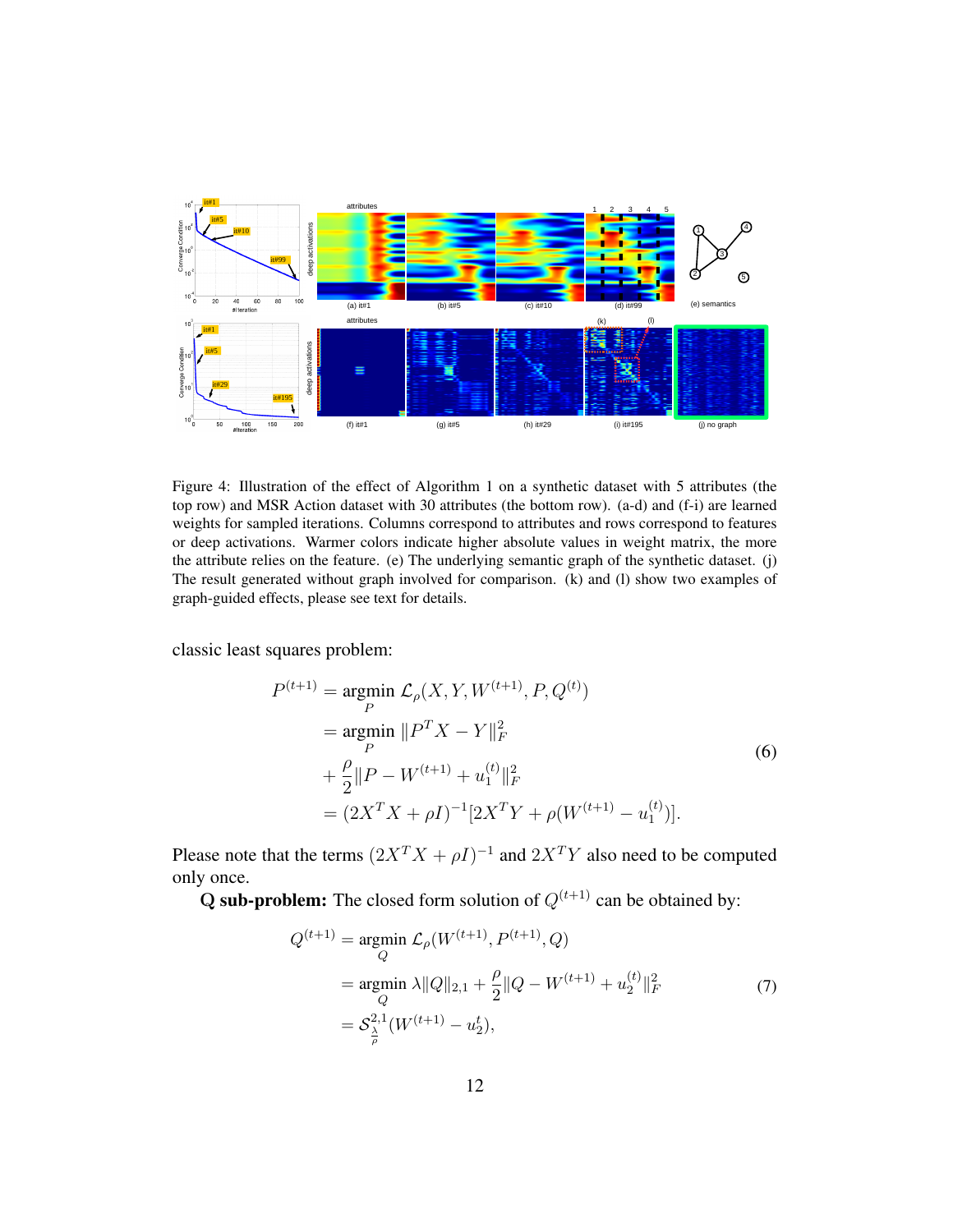where  $\mathcal{S}_{\epsilon > 0}^{2,1}$  $\epsilon >0}^{2,1}(\cdot)$  represents the shrinkage operator [41].

In addition, the two scaled dual variables  $u_1$  and  $u_2$  need to be updated using corresponding residuals:

$$
u_1^{(t+1)} = u_1^{(t)} + P^{(t+1)} - W^{(t+1)}
$$
  
\n
$$
u_2^{(t+1)} = u_2^{(t)} + Q^{(t+1)} - W^{(t+1)}.
$$
\n(8)

For clarity, we summarize the optimization procedure of the deep activationbased attribute learning algorithm (DAAL) in Algorithm 1. The algorithm terminates when  $(\|P^{(t)} - W^{(t)}\|_F + \|Q^{(t)} - W^{(t)}\|_F) \le \delta (\|P^{(0)} - W^{(0)}\|_F + \|Q^{(0)} - W^{(0)}\|_F)$  $W^{(0)}||_F$ ) where  $\delta = 10^{-5}$ , or when the predefined maximal number of iterations is reached.

# Algorithm 1: DAAL

**Input:** Deep Activation Matrix  $X$ , Attribute Ground-truth  $Y$ **Initialization**: Randomly initialize  $W^{(0)}, P^{(0)}, Q^{(0)},$  Set  $u_1^{(0)}$  $_1^{(0)}$  and  $u_2^{(0)}$  $2^{(0)}$  to be zero matrices.  $\rho = 1.5, t = 0$ while *not converge* do update  $W^{(t+1)}$  via Eq. (5) update  $P^{(t+1)}$  via Eq. (6) update  $Q^{(t+1)}$  via Eq. (7) update  $u_1^{(t+1)}$  $u_1^{(t+1)}, u_2^{(t+1)}$  via Eq. (8)  $t = t + 1$ end **Output:** Optimal solution  $W^* = W^{(t)}$ 

### 5. Experimental Results

Effectiveness of the Algorithm: To better understand our joint attribute action attribute learning process, a simulation is conducted on five attributes with 1000 features. The semantic relationships among these attributes are shown in Figure 4 (e). One can consider the attributes to be {1: *"arm-upward motion"*, 2: *"arm-downward motion"*, 3: *"arm-motion"*, 4: *"arm below torso"*, 5: *"leg motion*" }. Learned weights for sample iterations are shown in Figure 4 (a) to (d), from which we can observe that the semantic relationship among attributes are more obvious with more iterations, note that warmer colors indicate higher absolute weights and each column corresponds to the weight vector for an attribute.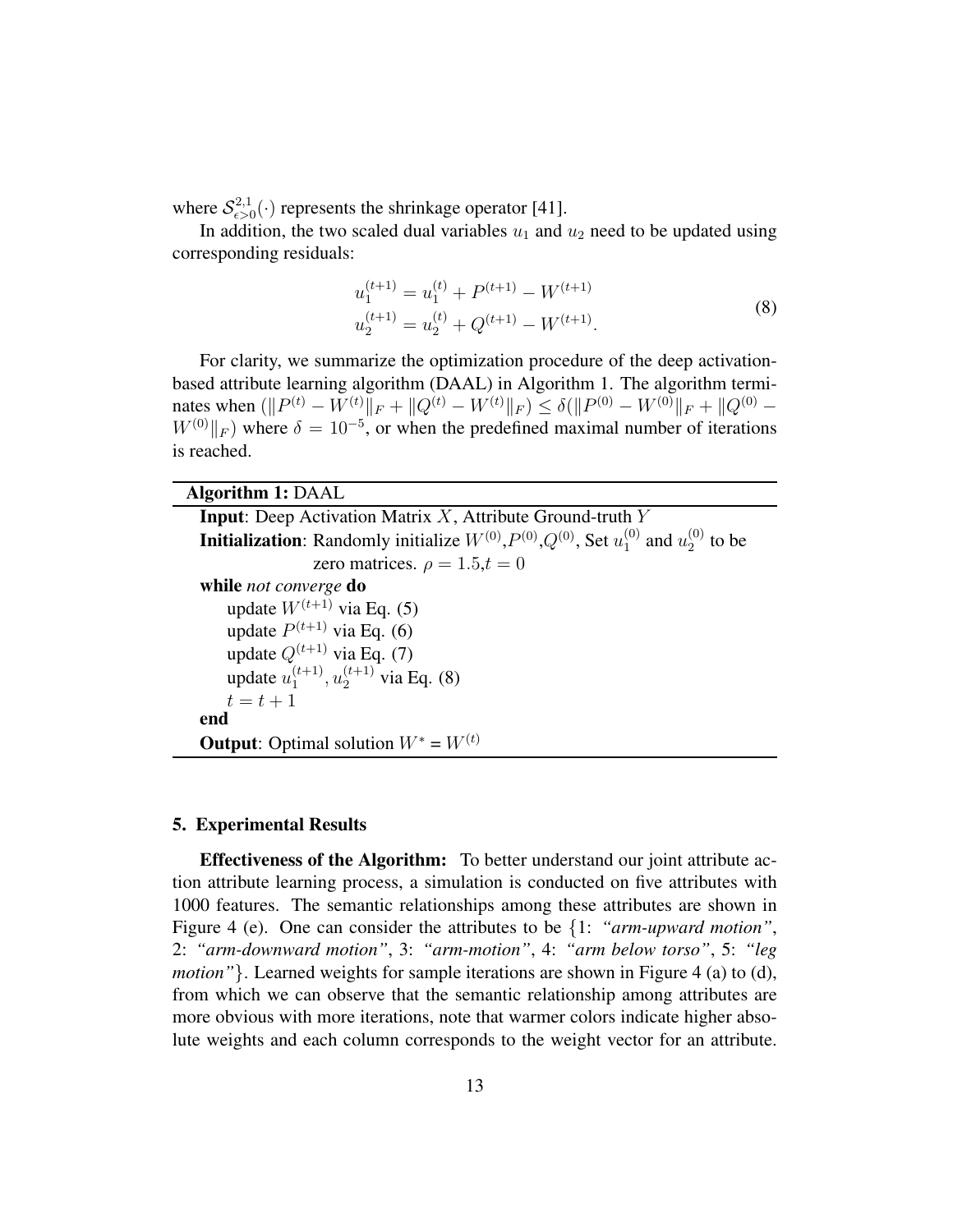| Tasks              | Attribute detection scores (MAP) |        |        |        |            | Zero-shot learning $(\%)$ |                 |            |                 |
|--------------------|----------------------------------|--------|--------|--------|------------|---------------------------|-----------------|------------|-----------------|
| Datasets           | <b>MRA</b>                       |        | UTA    |        | <b>MRP</b> |                           | <b>MRA</b>      | <b>UTA</b> | <b>MRP</b>      |
| Methods            | Seen                             | Unseen | Seen   | Unseen | Seen       | Unseen                    | 12 <sub>o</sub> | 120        | 12 <sub>o</sub> |
| no-regularize      | 0.4057                           | 0.4913 | 0.4880 | 0.3620 | 0.5305     | 0.5254                    | 50.27           | 53.40      | 55.89           |
| lasso              | 0.8283                           | 0.5105 | 0.9473 | 0.4293 | 0.9894     | 0.6414                    | 67.82           | 80.94      | 93.28           |
| all-sharing [39]   | 0.4291                           | 0.4794 | 0.6085 | 0.3989 | 0.5590     | 0.5809                    | 49.48           | 73.07      | 81.82           |
| group-lasso $[21]$ | 0.9356                           | 0.5236 | 0.9051 | 0.4329 | 0.9985     | 0.6405                    | 70.81           | 81.53      | 93.27           |
| proposed           | 0.9667                           | 0.5356 | 0.9687 | 0.4304 | 0.9994     | 0.6426                    | 72.03           | 81.89      | 94.69           |

Table 1: Attribute detection scores (mean average precision) and zero-shot action recognition rates on three benchmark datasets, higher is better.

In (d), attribute "1","2" and "3" share many features, "3" and "4" share some features and "5" barely shares features with other attributes.

In addition, a similar experiment is conducted on a real dataset, MSR Action Dataset [22]. 284 samples are used with 2248 deep activations and the activationattribute map is visualized for sampled iterations in Figure 4 (f) to (i). In (k), we show the learned pattern showing that *"arm in-front-of torso"* and *"arm above head"* tend to share features with arm-related motions while (l) *"arm below torso"* tends to share features with torso related motions. For comparison, the weights learned on the same set of features without graph involved are illustrated in (j).

#### *5.1. Experiment Setup and Datasets*

Datasets: There are three datasets for depth based action recognition used in the experiments, including the MSR Action 3D dataset [22] (MRA), the UTA Action 3D dataset [26] (UTA) and the MSR Action Pairs dataset [11] (MRP). The MRA dataset contains 20 gaming actions, such as "two arms waving" and "golf swing". Each action is performed by 10 different subjects and the subjects perform each action 2 to 3 times in the same location. The UTA dataset contains 10 actions which cover movements of hands, arms, legs and upper torso. Each action is performed by 10 different persons. The MRP dataset contains 6 pairs of actions that each pair of actions has opposite temporal orders, such as "push chairs" and "pulling chairs". Different from the MRA dataset, UTA and MRP allow the subjects moving around while performing actions. We define 30 action attributes for MRA, 19 for UTA and 16 for MRP, where they share some common attributes such as "arm-motion", *etc*.

Deep Activations: For the MRA and MRP datasets, since the skeleton joint locations are available, we apply all three streams of deep CNNs as illustrated in Figure 3. For the UTA dataset, only the DMM-based 2D CNN and the videovolume-based 3D CNN streams are applied because the skeleton joints are not available. For the MRP and UTA datasets, since the temporal order plays an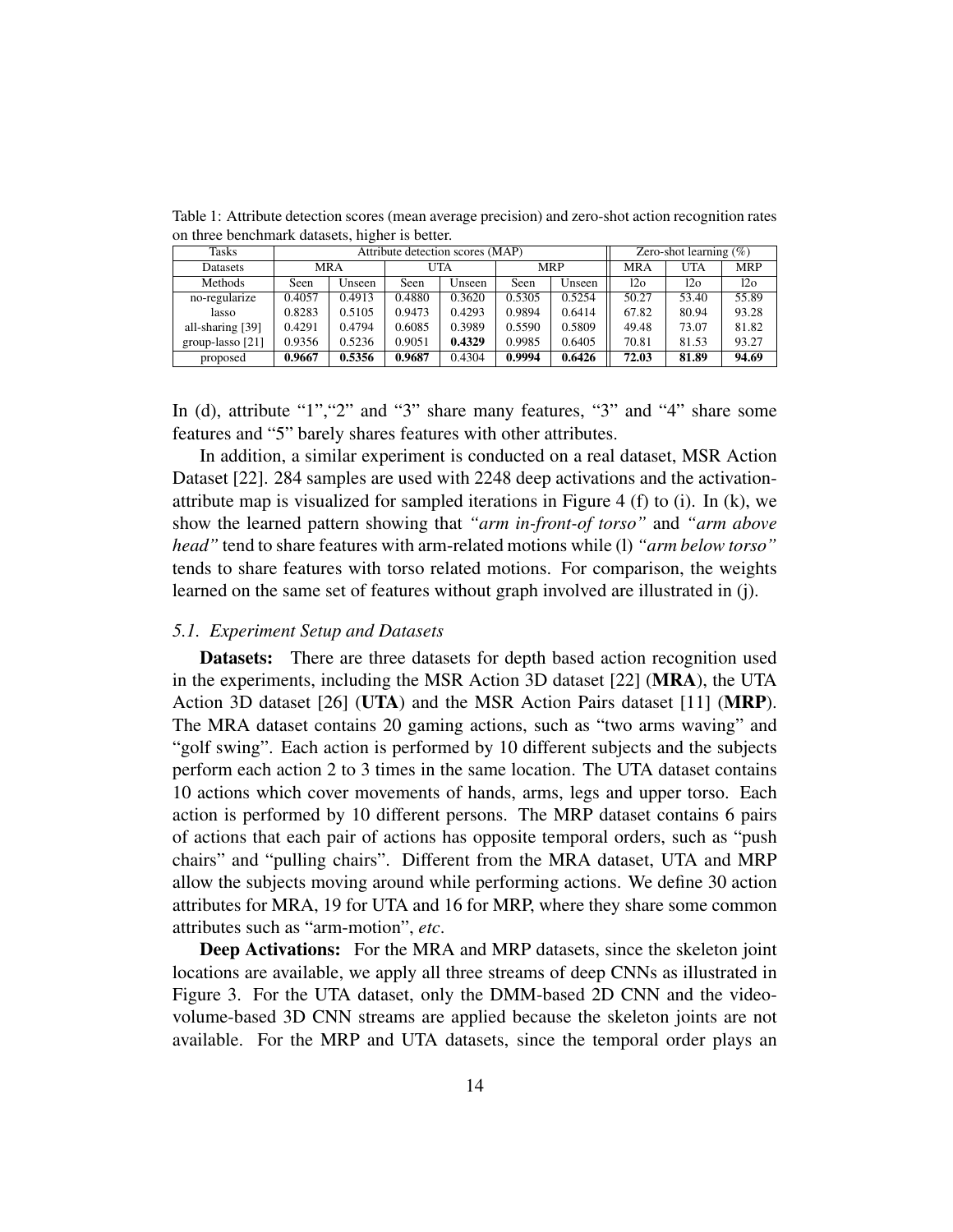important role and the 2D representations is temporal order invariant, multiple CNNs are trained for 2D representations following the idea of temporal pyramid. For thorough lists of action attributes, their relationships, and CNNs used in each dataset, please refer to the appendices.

Baselines: For attribute detection and zero-shot learning, the proposed method is compared to four related baselines. All empirical loss functions are same as in Eq. (2) for uniformity. The four baselines include (1) "non-regularize": is single-task learning using least-squares loss without any regularization term. (2)"lasso" is  $l_1$ -regularized. (3)"all-sharing" is a multi-task learning method with  $l_{2,1}$ -regularized. (4) "group-lasso" is using the same regularize terms as in [21]. We set the default parameter values of  $\lambda$  and  $\beta$  for each baseline (if existed) to 1.

# *5.2. Attribute Detection and Zero-shot Action Recognition*

This section shows the evaluation of the proposed joint attribute learning method on all three datasets with two tasks: 1) attribute detection and 2) zero-shot action recognition using only the learned attributes. For the first task, we employ two splitting ways for training and testing sets: 1) "Seen": this is the same as the "cross-subject" splitting protocols as in [9], [26] and [11], where half of the subjects are used for training and the remaining half for testing. All action classes appear during training. 2) "Unseen": the protocol introduced in [20] as "leavetwo-out" scheme, where all combinations of action classes are considered. Since some combinations may contain attributes that do not appear in the training set, we leave these combinations out and keep the rest. For the MRA dataset, there are total of 104 combinations which fulfill this condition. For the UTA dataset, there are 20 such combinations and for the MRP dataset there are 64 combinations. Since the training on the 3D volumetric deep CNNs is time-consuming, we only train CNNs for each combination using 2D spatial and 1D spatial models for "Unseen" tasks, if available.

Table 1 shows the action attribute detection results in terms of mean average precisions (MAP) and zero-shot action recognition in terms of recognition rates. Our method outperforms other baselines in most tests. The poor results obtained by "no-regularize" indicate that the training process is easy to overfit. We observe that "group-lasso" performs stably during all tests while "all-sharing" and "lasso" do not always perform well, which suggest that solely pursuing sparsity may result in biased attribute estimations. Preserving the semantics in attributes is beneficial for attribute detection. In most cases, our method significantly outperforms "group lasso" which is proposed in [21]. This is because our method is more suitable in modeling relationships among action attributes. The right panel of Table 1 lists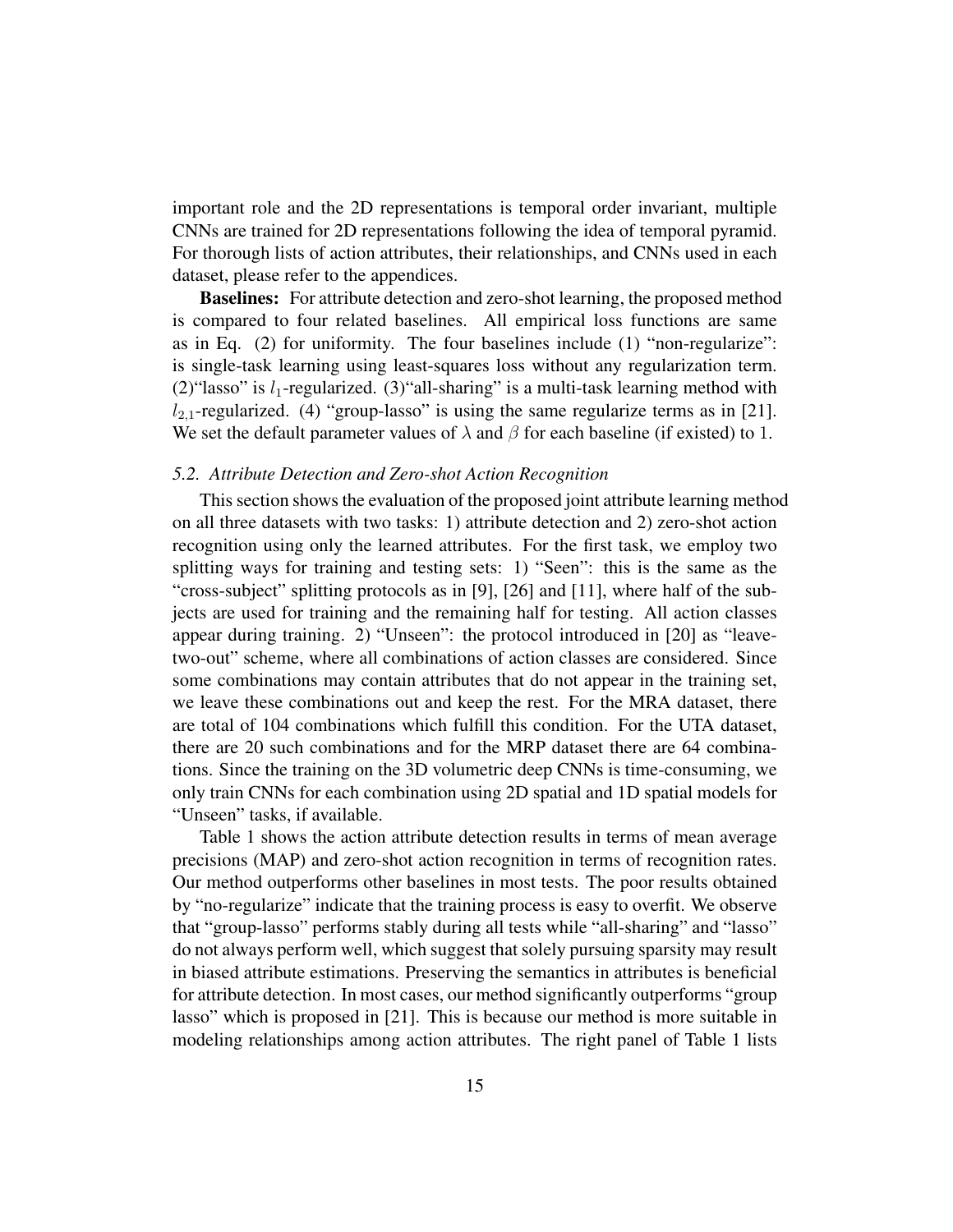

Figure 5: The average accuracies of zero-shot action recognition test on the MRP dataset using deep activations based on 1D, 2D and both representations.

the zero-shot learning action recognition results. Our method generalizes well in all datasets when dealing with zero-shot action learning, which demonstrates that our method learns better and more discriminative attribute vectors. By comparing attribute learning results and zero-shot learning results, we notice that higher MAP scores in attribute detection may not necessarily lead to better classification results in zero-shot action recognition, especially when they are very close.

Figure 5 shows the class-wise average accuracies comparison of using deep activations learned from 1D, 2D, and  $1D+2D$  CNNs. We observe that deep activations learned from multi-stream CNNs perform better than single streams. It is interesting to observe that 2D model performs better than 1D model except for action pair "lift up box" and "place down box", since this pair of actions involves drastic motion "bent", which is easy for joint-based models.

#### *5.3. DAAL Boosting Action Recognition*

In this section, we compare the action recognition accuracies with some stateof-the-art methods. The results for three datasets are shown in Tables 2, 3, and 4, respectively. In all experiments, the same protocols used in [9], [26] and [11] are followed, where half of the subjects are used for training and the other half of subjects for testing. We evaluate deep activations, learned action attributes and their combination.

From Tables 2, 3, and 4, we can observe that the deep activation vectors are very discriminative, which demonstrate the effectiveness of our multi-stream deep architectures. Compared to previous features, the learned attributes are very compact (only 16∼30 dimensions) and discriminative in action labels. By combining the learned activations and attributes together, our proposed framework achieves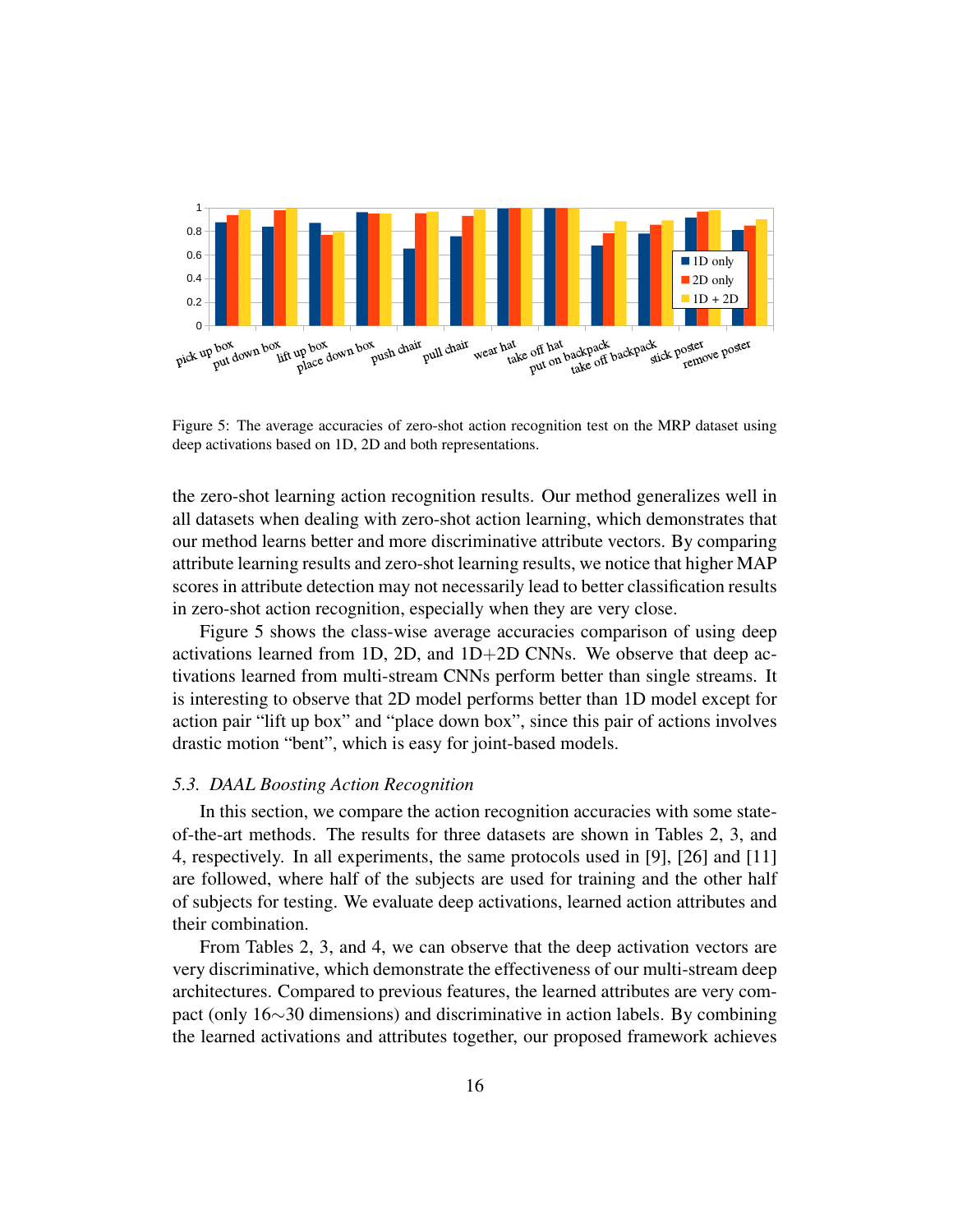| Methods                    | Accuracy  |
|----------------------------|-----------|
| Bag of 3D points [22]      | 74.70%    |
| HOJ3D [5]                  | 79.00%    |
| <b>STOP</b> [13]           | 84.80%    |
| <b>ROP</b> [10]            | 86.50%    |
| Actionlet [9]              | 88.20%    |
| <b>HON4D</b> [11]          | 88.89%    |
| <b>DSTIP</b> [26]          | 89.30%    |
| Pose Set [23]              | $90.00\%$ |
| <b>SNV</b> [12]            | 91.64%    |
| Moving Pose [6]            | 91.70%    |
| deep act. (Ours)           | $92.30\%$ |
| attr. (Ours)               | 87.18%    |
| deep act. $+$ attr. (Ours) | 93.40%    |

Table 2: Comparison of action recognition rate on MSR Action 3D with other methods using the protocol in [9].

| Methods                    | Accuracy      |
|----------------------------|---------------|
| Posture Word[26]           | 79.57%        |
| <b>DSTIP</b> [26]          | 85.80%        |
| deep act. (Ours)           | 86.87%        |
| attr. (Ours)               | <b>78.79%</b> |
| deep act. $+$ attr. (Ours) | 87.88%        |

Table 3: Comparison of action recognition rate on UTA Action 3D dataset with other methods using the protocol in [26].

the best performances on all three datasets, because the attributes transfer knowledge from other classes to further complete the information for action classification.

# *5.4. Evidence of Learning the Right Things*

In this section, we conduct an experiment to show what the attribute learner learned from deep activations. For visualization purpose, only 2D representations are used in this experiment. Given a 2D representation, we use a patch with random values to occlude it and use pre-trained deep CNN to generate the deep activation vector. Then the learned attribute classifier is employed to generate an attribute vector. By comparing the generated attribute vector with the ground-truth attribute vector, we propagate the deviation to the locations where the patch is. By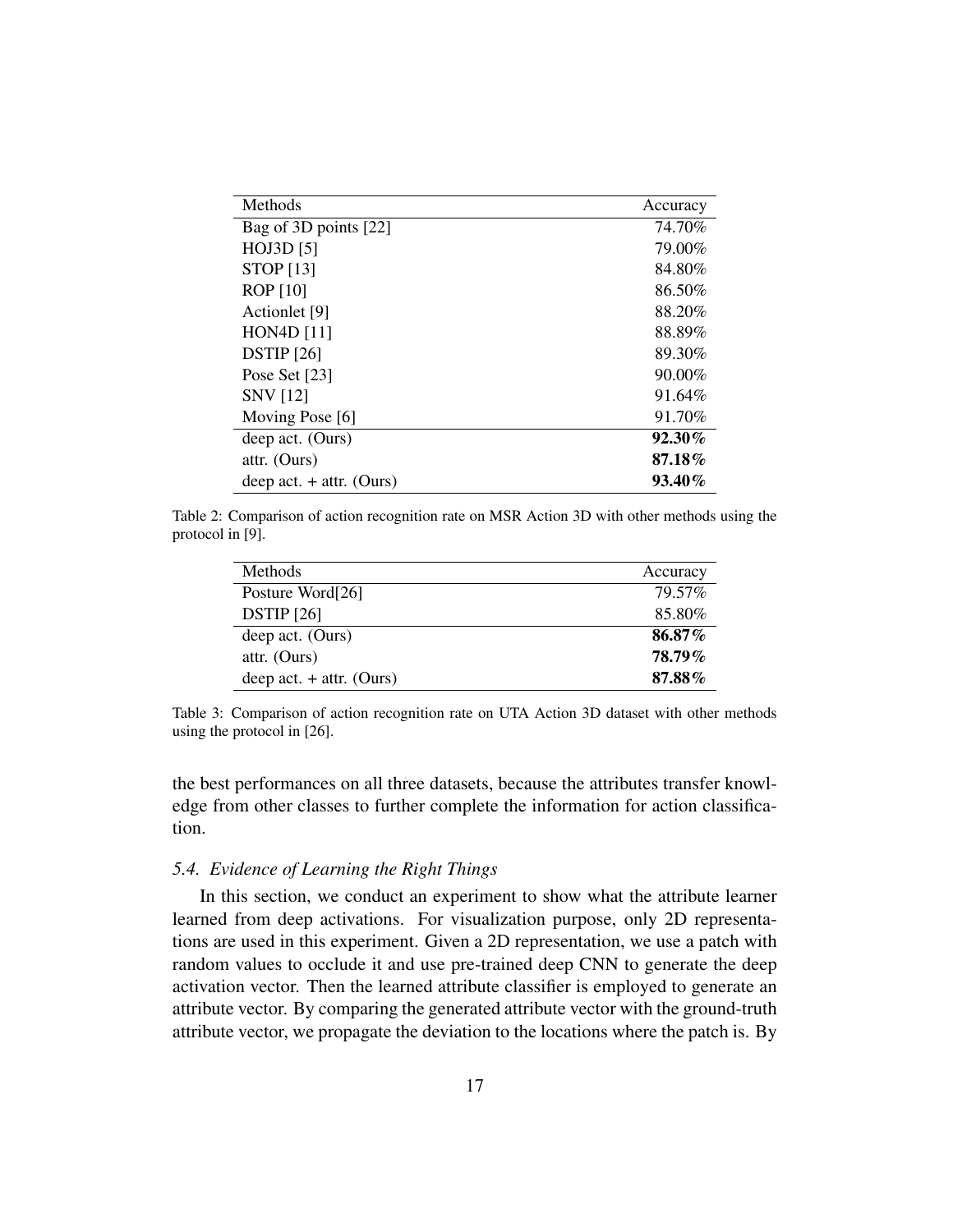| Methods                    | Accuracy |
|----------------------------|----------|
| Skeleton + LOP [9]         | 63.33%   |
| $[9] + \text{Pyramid}$     | 82.22%   |
| HON4D[11]                  | 97.67%   |
| <b>SNV</b> [12]            | 98.89%   |
| deep act. (Ours)           | 98.89%   |
| attr. (Ours)               | 87.22%   |
| deep act. $+$ attr. (Ours) | 99.44%   |

Table 4: Comparison of action recognition rate on MSR Action Pairs dataset with other methods using the protocol in [11].

densely sampling multi-scale occlusion patches, we can accumulate an error map, which implies the responsible region of every attribute. Some results are shown in Figure 6. By comparing results generated by "group lasso" (top) and ours, our method locates more accurately for regions responsible for a specific action attribute than "group lasso". For example, in action "hand clapping", the attribute detector for "arm-motion" in "group-lasso" concentrates on the lower-body and ours covers more on the hand area. This experiment further demonstrates that our proposed method is more suitable for feature selection in action attribute learning and it can locate the right part for a specific attribute.

# 6. Conclusion

In this paper, a novel joint action attribute learning algorithm for depth videos is discussed. A multi-stream deep neural networks based attribute learning framework is proposed. To model complex semantics in action attributes, a pre-defined undirected graph is integrated in the formulation of attribute learning. Extensive experiments demonstrate that the proposed method is effective in learning action attributes for depth videos. Experiment results based on our method outperform existing state-of-the-art methods in action attribute detection, zero-shot action recognition and conventional action recognition. Our future work will focus on exploring the dynamic semantic organization methods for attributes and novel attribute discovery from deep activations.

# ACKNOWLEDGMENTS

This work was supported in part by NSF Grants EFRI-1137172 and IIS-1400802.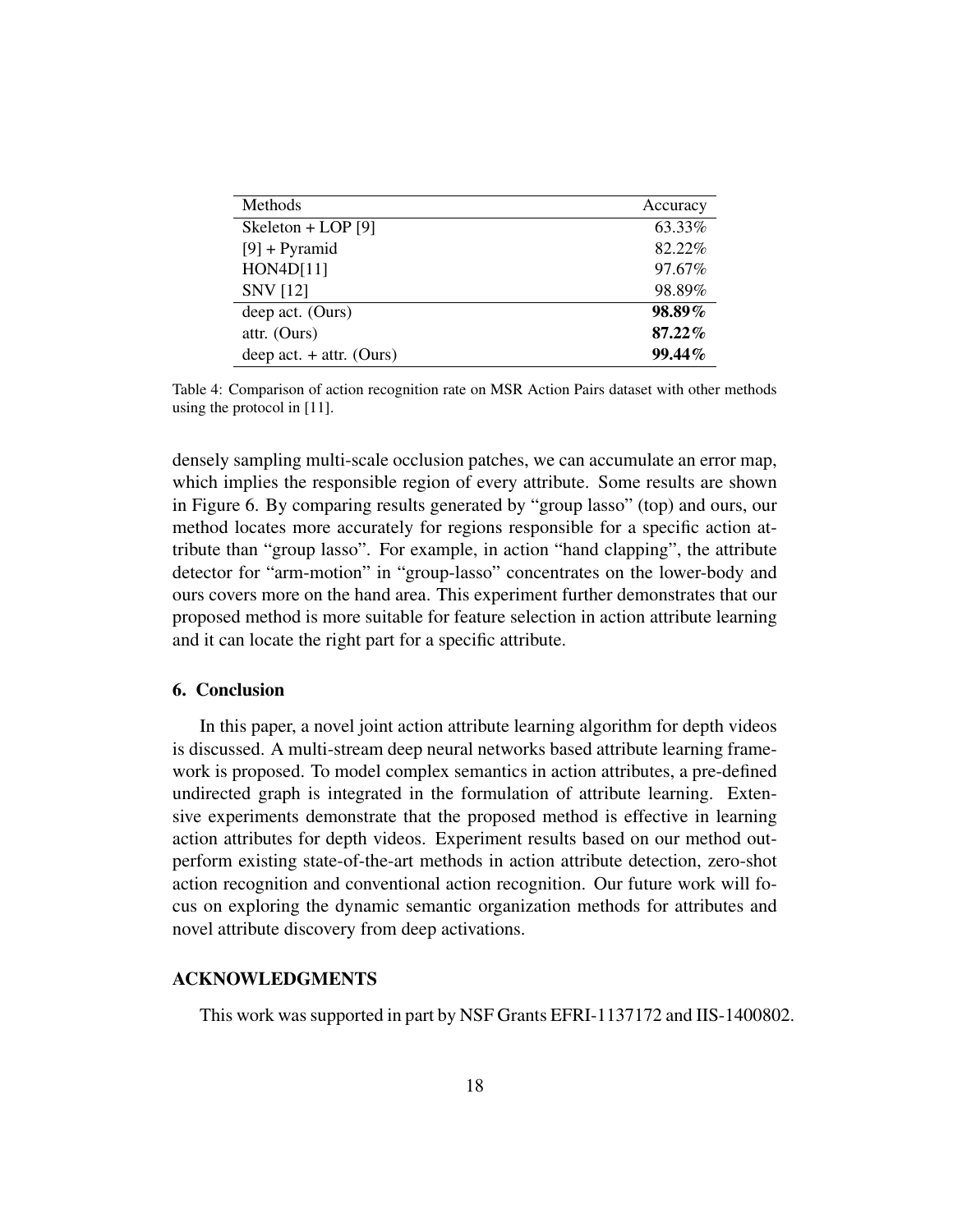

Figure 6: Sample results showing the responsible regions for attributes from UTA dataset. The top row shows the results generated by [21], the bottom row shows ours.

#### References

- [1] J. Liu and M. Shah, "Learning human actions via information maximization," in *CVPR*, pp. 1–8, IEEE, 2008.
- [2] J. Liu, J. Luo, and M. Shah, "Recognizing realistic actions from videos in the wild," in *CVPR*, pp. 1996–2003, IEEE, 2009.
- [3] K. K. Reddy, J. Liu, and M. Shah, "Incremental action recognition using feature-tree," in *ICCV*, pp. 1010–1017, IEEE, 2009.
- [4] I. Laptev, M. Marszalek, C. Schmid, and B. Rozenfeld, "Learning realistic human actions from movies," in *CVPR*, pp. 1–8, IEEE, 2008.
- [5] L. Xia, C.-C. Chen, and J. Aggarwal, "View invariant human action recognition using histograms of 3d joints," in *CVPR Workshops*, pp. 20–27, IEEE, 2012.
- [6] M. Zanfir, M. Leordeanu, and C. Sminchisescu, "The moving pose: An efficient 3d kinematics descriptor for low-latency action recognition and detection," in *ICCV*, pp. 2752–2759, IEEE, 2013.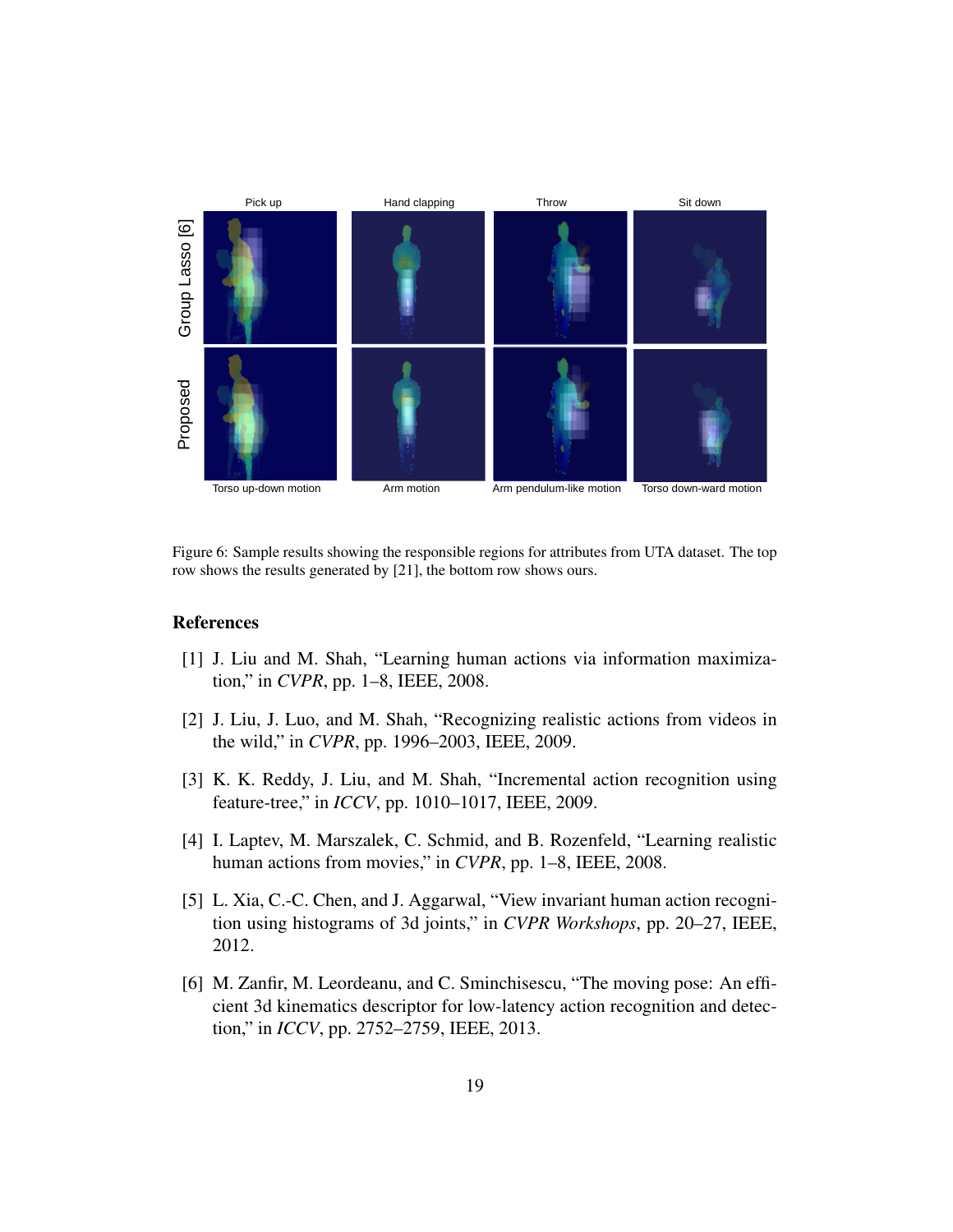- [7] R. Vemulapalli, F. Arrate, and R. Chellappa, "Human action recognition by representing 3d skeletons as points in a lie group," in *CVPR*, pp. 588–595, IEEE, 2014.
- [8] X. Yang, C. Zhang, and Y. Tian, "Recognizing actions using depth motion maps-based histograms of oriented gradients," in *ACM Multimedia*, pp. 1057–1060, ACM, 2012.
- [9] J. Wang, Z. Liu, Y. Wu, and J. Yuan, "Mining actionlet ensemble for action recognition with depth cameras," in *CVPR*, pp. 1290–1297, IEEE, 2012.
- [10] J. Wang, Z. Liu, J. Chorowski, Z. Chen, and Y. Wu, "Robust 3d action recognition with random occupancy patterns," in *ECCV*, pp. 872–885, Springer, 2012.
- [11] O. Oreifej and Z. Liu, "Hon4d: Histogram of oriented 4d normals for activity recognition from depth sequences," in *CVPR*, pp. 716–723, IEEE, 2013.
- [12] X. Yang and Y. Tian, "Super normal vector for activity recognition using depth sequences," in *CVPR*, 2014.
- [13] A. W. Vieira, E. R. Nascimento, G. L. Oliveira, Z. Liu, and M. F. Campos, "Stop: Space-time occupancy mail patterns for 3d action recognition from depth map sequences," in *Progress in Pattern Recognition, Image Analysis, Computer Vision, and Applications*, pp. 252–259, Springer, 2012.
- [14] S. Ohayon, W. A. Freiwald, and D. Y. Tsao, "What makes a cell face selective? the importance of contrast," *Neuron*, vol. 74, no. 3, pp. 567–581, 2012.
- [15] Y. LeCun and Y. Bengio, "Convolutional networks for images, speech, and time series," *The handbook of brain theory and neural networks*, vol. 3361, 1995.
- [16] P. Sermanet, D. Eigen, X. Zhang, M. Mathieu, R. Fergus, and Y. LeCun, "Overfeat: Integrated recognition, localization and detection using convolutional networks," *arXiv preprint arXiv:1312.6229*, 2013.
- [17] J. Donahue, Y. Jia, O. Vinyals, J. Hoffman, N. Zhang, E. Tzeng, and T. Darrell, "Decaf: A deep convolutional activation feature for generic visual recognition," *arXiv preprint arXiv:1310.1531*, 2013.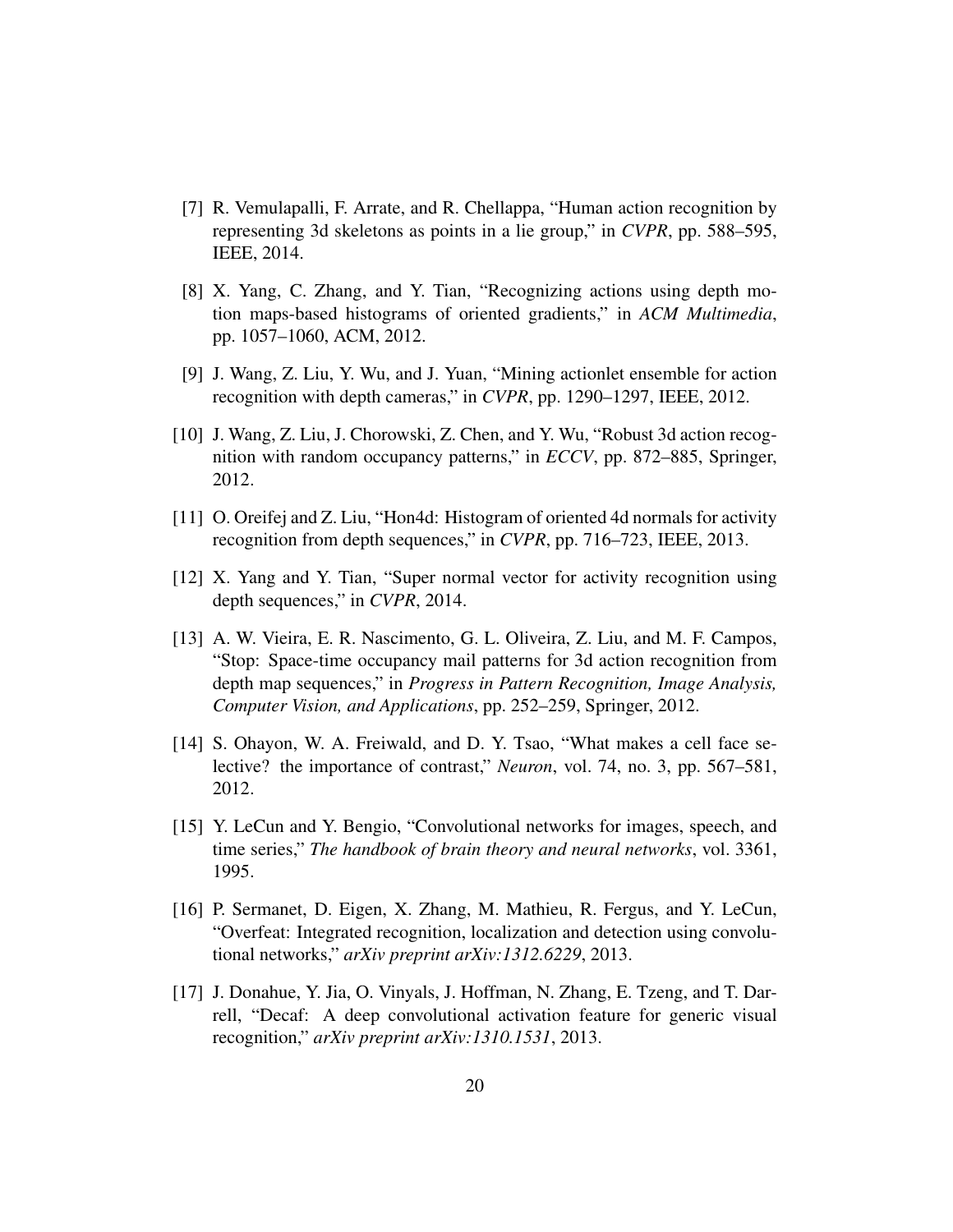- [18] M. D. Zeiler and R. Fergus, "Visualizing and understanding convolutional networks," in *ECCV 2014*, pp. 818–833, Springer, 2014.
- [19] K. Simonyan and A. Zisserman, "Two-stream convolutional networks for action recognition in videos," in *NIPS*, 2014.
- [20] J. Liu, B. Kuipers, and S. Savarese, "Recognizing human actions by attributes," in *CVPR*, pp. 3337–3344, IEEE, 2011.
- [21] D. Jayaraman, F. Sha, and K. Grauman, "Decorrelating semantic visual attributes by resisting the urge to share," in *CVPR*, IEEE, 2014.
- [22] W. Li, Z. Zhang, and Z. Liu, "Action recognition based on a bag of 3d points," in *CVPR Workshops*, pp. 9–14, IEEE, 2010.
- [23] C. Wang, Y. Wang, and A. L. Yuille, "An approach to pose-based action recognition," in *CVPR*, pp. 915–922, IEEE, 2013.
- [24] J. Shotton, T. Sharp, A. Kipman, A. Fitzgibbon, M. Finocchio, A. Blake, M. Cook, and R. Moore, "Real-time human pose recognition in parts from single depth images," *Communications of the ACM*, vol. 56, no. 1, pp. 116– 124, 2013.
- [25] W. Li, Z. Zhang, and Z. Liu, "Expandable data-driven graphical modeling of human actions based on salient postures," *Circuits and Systems for Video Technology, IEEE Transactions on*, vol. 18, no. 11, pp. 1499–1510, 2008.
- [26] L. Xia and J. Aggarwal, "Spatio-temporal depth cuboid similarity feature for activity recognition using depth camera," in *CVPR*, pp. 2834–2841, IEEE, 2013.
- [27] A. Karpathy, G. Toderici, S. Shetty, T. Leung, R. Sukthankar, and L. Fei-Fei, "Large-scale video classification with convolutional neural networks," in *CVPR*, 2014.
- [28] Q. V. Le, W. Y. Zou, S. Y. Yeung, and A. Y. Ng, "Learning hierarchical invariant spatio-temporal features for action recognition with independent subspace analysis," in *CVPR*, pp. 3361–3368, IEEE, 2011.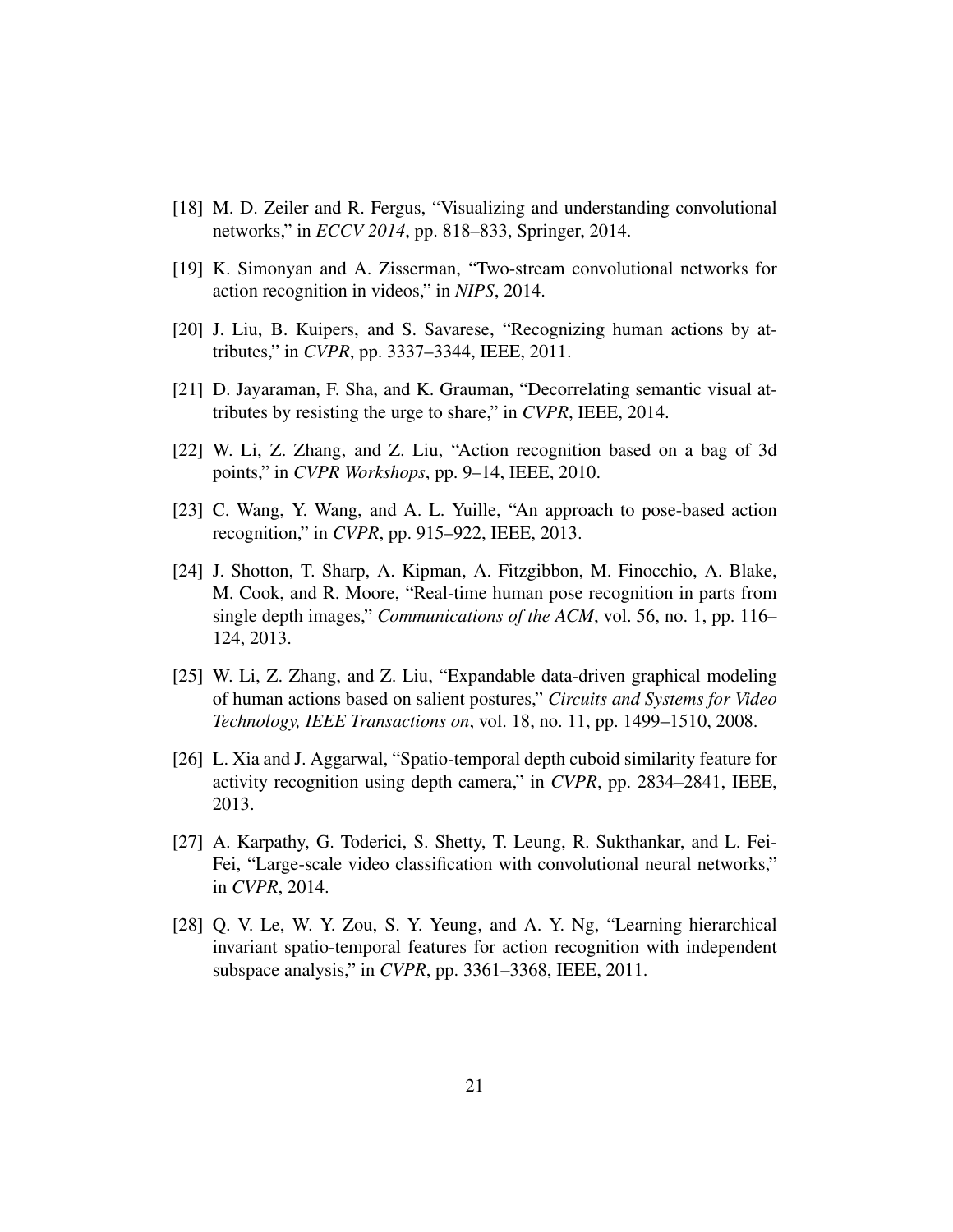- [29] M. S. Ibrahim, S. Muralidharan, Z. Deng, A. Vahdat, and G. Mori, "A hierarchical deep temporal model for group activity recognition," in *Proceedings of the IEEE Conference on Computer Vision and Pattern Recognition*, pp. 1971–1980, 2016.
- [30] Y. Du, W. Wang, and L. Wang, "Hierarchical recurrent neural network for skeleton based action recognition," in *Proceedings of the IEEE conference on computer vision and pattern recognition*, pp. 1110–1118, 2015.
- [31] H. Rahmani, A. Mian, and M. Shah, "Learning a deep model for human action recognition from novel viewpoints," *IEEE Transactions on Pattern Analysis and Machine Intelligence*, 2017.
- [32] A. Shahroudy, T.-T. Ng, Y. Gong, and G. Wang, "Deep multimodal feature analysis for action recognition in RGB+ D videos," *IEEE Transactions on Pattern Analysis and Machine Intelligence*, 2017.
- [33] Y. Shi, Y. Tian, Y. Wang, and T. Huang, "Sequential deep trajectory descriptor for action recognition with three-stream cnn," *IEEE Transactions on Multimedia*, 2017.
- [34] C. H. Lampert, H. Nickisch, and S. Harmeling, "Learning to detect unseen object classes by between-class attribute transfer," in *CVPR*, pp. 951–958, IEEE, 2009.
- [35] A. Farhadi, I. Endres, D. Hoiem, and D. Forsyth, "Describing objects by their attributes," in *CVPR*, pp. 1778–1785, IEEE, 2009.
- [36] N. Zhang, M. Paluri, M. Ranzato, T. Darrell, and L. Bourdev, "Panda: Pose aligned networks for deep attribute modeling," *arXiv preprint arXiv:1311.5591*, 2013.
- [37] G. E. Hinton, N. Srivastava, A. Krizhevsky, I. Sutskever, and R. R. Salakhutdinov, "Improving neural networks by preventing co-adaptation of feature detectors," *arXiv preprint arXiv:1207.0580*, 2012.
- [38] F. Song, X. Tan, and S. Chen, "Exploiting relationship between attributes for improved face verification," *CVIU*, vol. 122, pp. 143–154, 2014.
- [39] A. Evgeniou and M. Pontil, "Multi-task feature learning," *NIPS*, vol. 19, p. 41, 2007.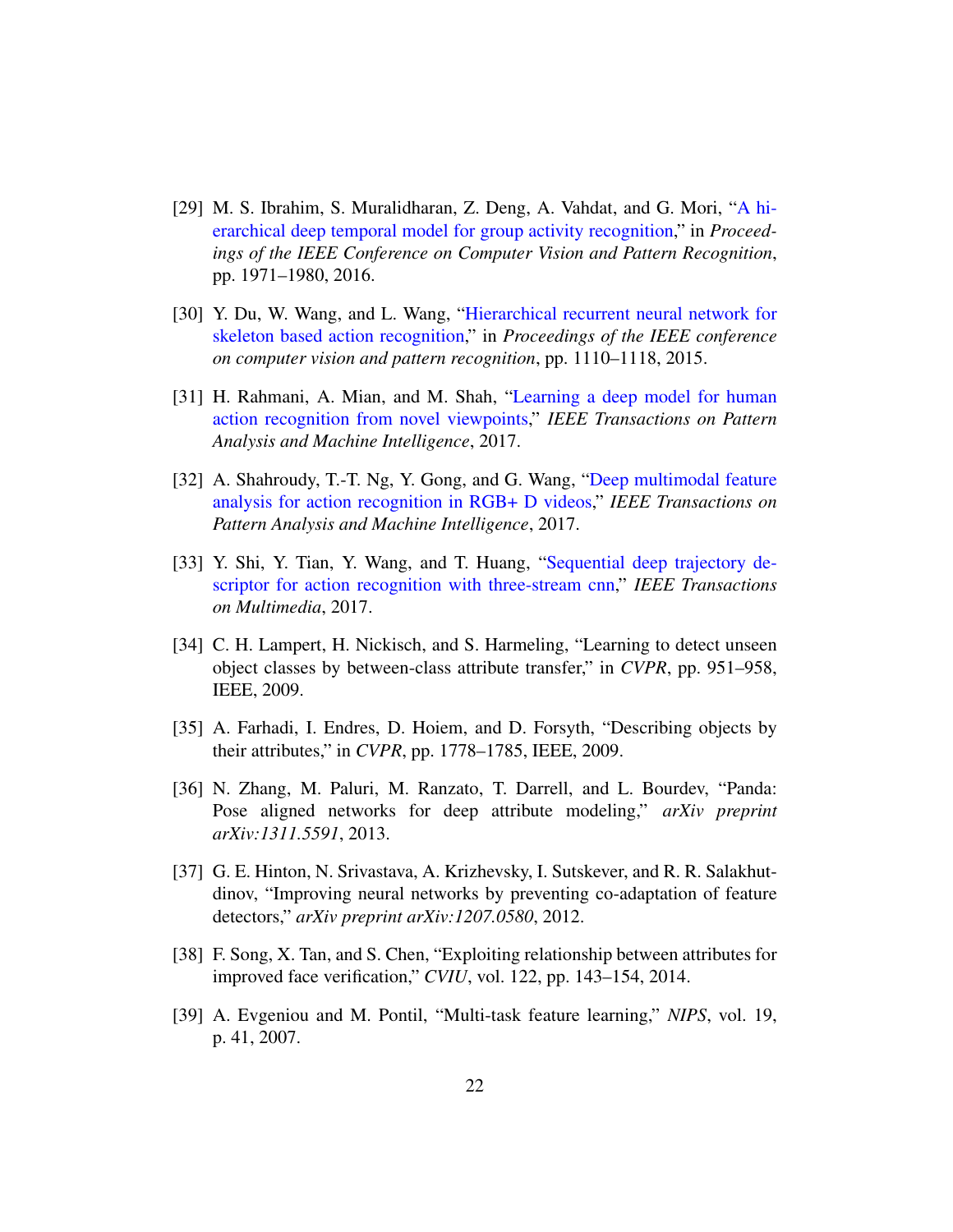- [40] S. Boyd, N. Parikh, E. Chu, B. Peleato, and J. Eckstein, "Distributed optimization and statistical learning via the alternating direction method of multipliers," *Foundations and Trends® in Machine Learning*, vol. 3, no. 1, pp. 1–122, 2011.
- [41] G. Liu, Z. Lin, and Y. Yu, "Robust subspace segmentation by low-rank representation," in *ICML*, pp. 663–670, 2010.

# Appendices

#### A.1 Depth Video Representations and CNN Configurations

This section provides additional details for Sections 3 and 4 in the paper.

1D Representation: Although "1D representation" actually uses a 2D matrix of dimension  $120 \times T$  for storage, we name it "1D representation" because we treat each  $120 \times 1$  vector as an element in the time sequence and apply 1D temporal convolution on that sequence in CNN. For a given skeleton joint sequence  ${K_1, K_2, ..., K_T}$ , where T is the temporal dimension of the sequence, each skeleton comprises of 20 skeleton joints, such as "head", "chest", "left shoulder", *etc.* For the  $i^{th}$  joint in the  $t^{th}$  skeleton, there are two coordinates in the image coordinate system:  $K_{t,i}^x$  and  $K_{t,i}^y$ . Each joint is mapped to a 6-dimensional space as following:

$$
K_{t,i}^{\text{motion}} = (K_{t,i}^x - K_{t-1,i}^x, K_{t,i}^y - K_{t-1,i}^y),
$$
  
\n
$$
K_{t,i}^{\text{offset}} = (K_{t,i}^x - K_{1,i}^x, K_{t,i}^y - K_{1,i}^y),
$$
  
\n
$$
K_{t,i}^{\text{structure}} = (K_{t,i}^x - K_{t,\text{check}}^x, K_{t,i}^y - K_{t,\text{check}}^y),
$$
  
\n(9)

where  $K_{t,i}^{\text{motion}}$ ,  $K_{t,i}^{\text{offset}}$  and  $K_{t,i}^{\text{structure}}$  model the motion (translation of a specific joint for two consecutive skeletons), offset (translation compared with its counterpart in the initial skeleton), and structure (translation compared to the anchor joint, *i.e.,* chest, in current skeleton) information, respectively.

Since the lengths of videos for different datasets are different, we use  $T = 39$ for the MSR Action 3D dataset [22] and  $T = 20$  for the MSR Action Pairs dataset [11]. Since the UTA Action 3D dataset [26] has no skeleton joint information, we do not use 1D representation for this dataset.

**2D Representation:** As described in Section 3 in the paper, we employ Depth Motion Maps (DMM) [8] for 2D representations. The DMM is computed for each depth sequence and then normalized to the resolution at  $128 \times 128$ . Since in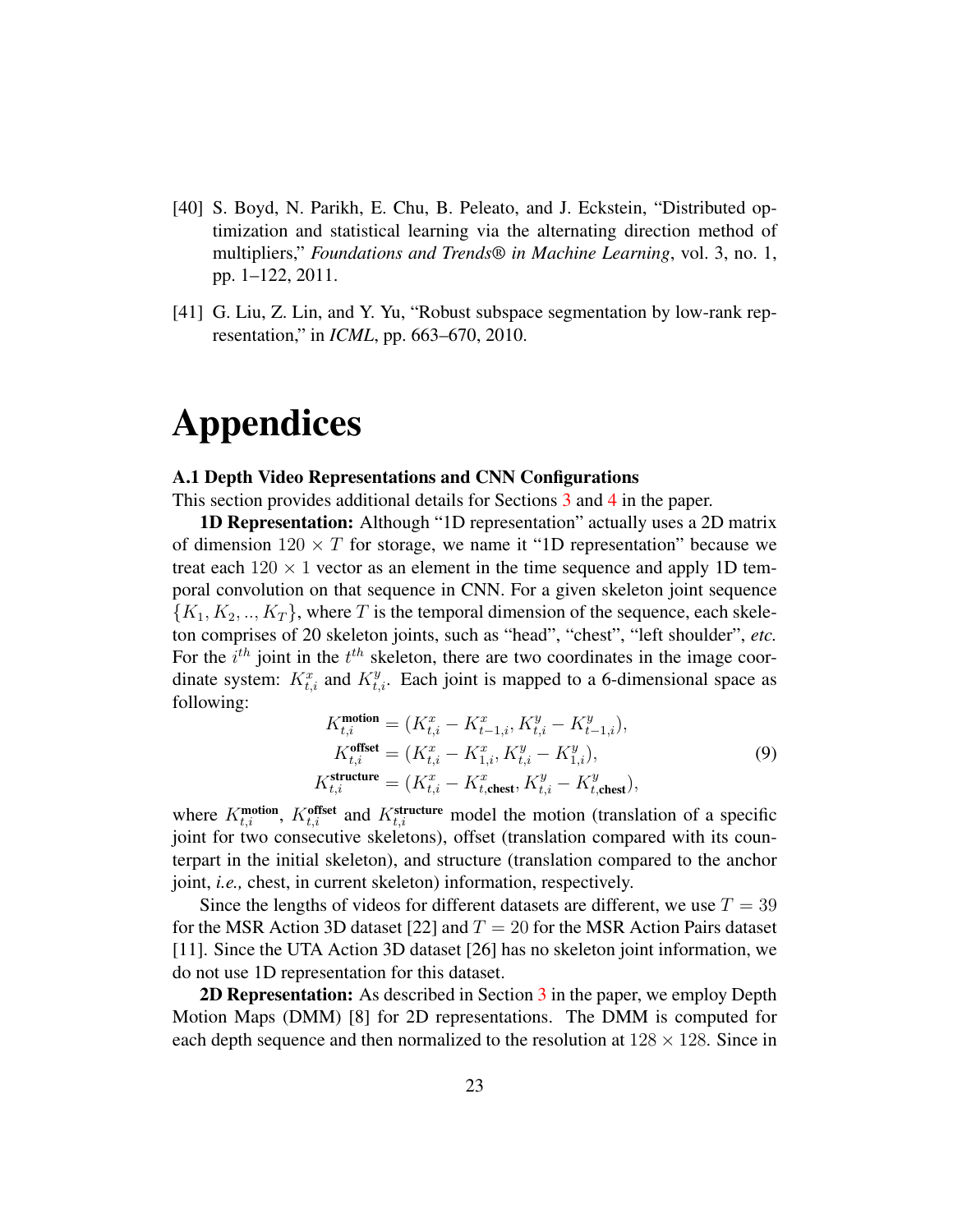

Figure 7: Illustration of the temporal pyramid idea applied to 2D representations. Two actions are listed as examples: "pull" and "push", which are temporally opposite to each other. There is almost no difference in the level 1 representation. In level 2 representation, the temporal orders of the arm motion directions are manifested.

the UTA Action 3D dataset and the MSR Action Pairs dataset, some action pairs are composed of two opposite actions in temporal orders (*e.g.*, "pull, push", "sitdown, stand-up",) we employ the idea of temporal pyramid to generate additional 2D representations as illustrated in Figure 7.

In Figure 7, we show an example of the action pair "pull" and "push" from the UTA Action 3D dataset, performed by the same subject. Level 1 representations (where DMMs are computed from whole videos) show almost no difference between these actions. While level 2 representations (where the first DMM is computed from the first half of the video and the second from the rest half) show the temporal order as "reaching out the arm" in action "push" and "drawing back the arm" in action "pull".

In our work, if temporal pyramid is applied, the temporal grids are sampled evenly without overlapping. Each level generates a separate 2D representation which is rescaled to  $128 \times 128$ . For example, if the depth videos from a dataset use three levels of 2D representations as well as 1D and 3D representations, total of five representations are generated and each of them is fed into a CNN individually.

**3D Representation:** As described in Section 3 in the paper, the 3D representations are the depth video volumes which resolutions are normalized to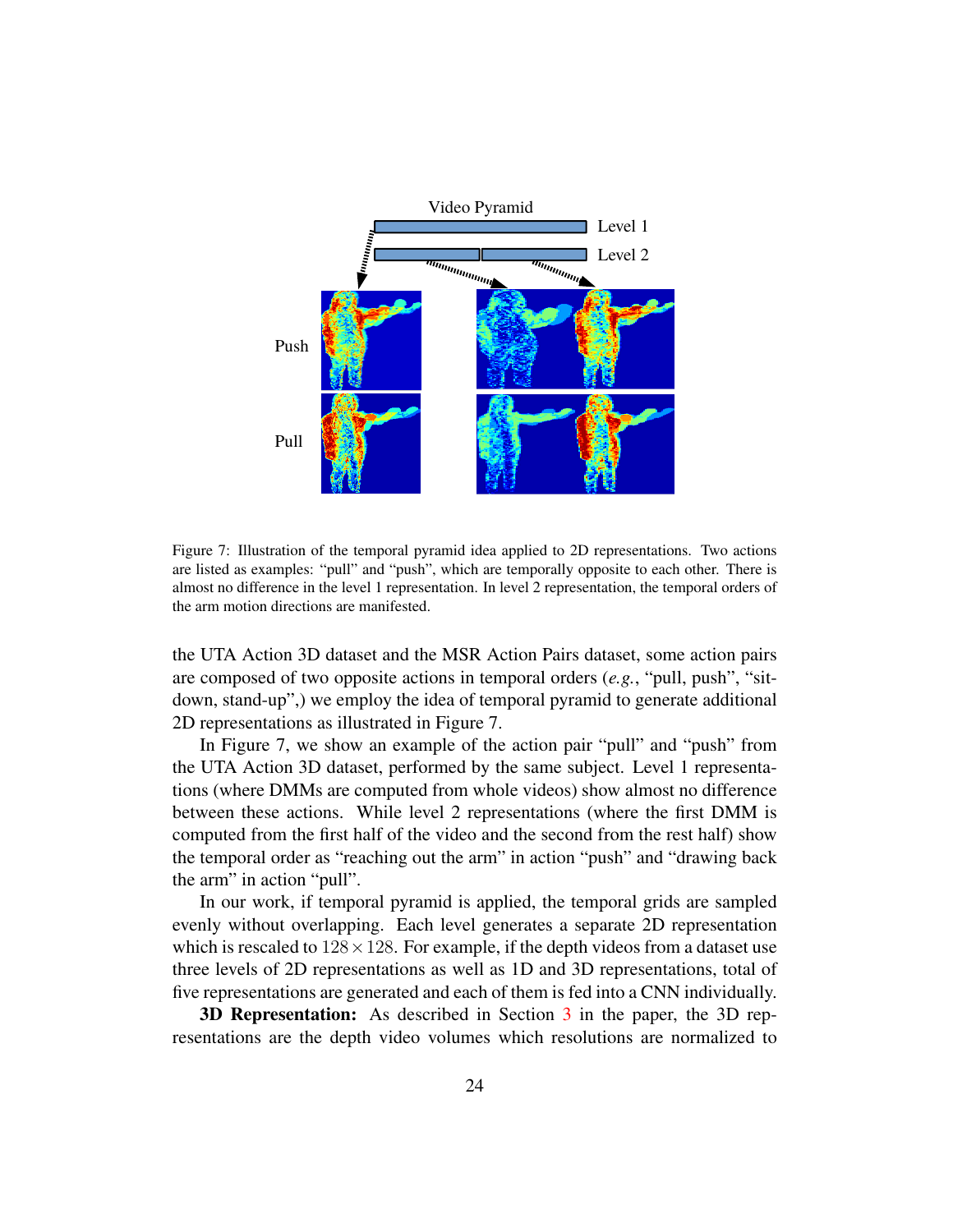$128 \times 128 \times T$ . The value of T in each dataset is consistent with the value in the 1D representations for MSR Action 3D dataset and MSR Action Pairs dataset. For UTA Action 3D dataset, we set  $T = 20$ .

Leaning parameters For all three representations, we used the same set pf hyper-parameters, *i.e.*, learning rate =  $1e^{-4}$ ; training stops at iteration 100K or training accuracy increases for 5K steps, whichever is earliest; dropout is applied as show in Figure 2.

In Table 5, we list the detailed information of CNN applied in each dataset for each task and the final dimensions of deep activation vectors. Temporal pyramid organizations are only applied for 2D representations. If a particular task uses temporal pyramid, the levels are also listed. "Level 1" indicates the whole video sequence, "level 2" indicates the video is segmented to two even and nonoverlapping segments, and so on.

Table 5: Details of CNN configurations applied in each dataset and for each task. Blue ticks indicate the model is employed in corresponding task and red crosses indicate otherwise. If temporal pyramid is employed, levels of pyramid are shown in the next column. The dimensions of final deep activation vectors are shown in the last column.

| Dataset    | Task   | 1 <sub>D</sub> | 2D | 3D |   | Pyramid   Level(s) | Deep Act. Dimension |
|------------|--------|----------------|----|----|---|--------------------|---------------------|
| <b>MRA</b> | Seen   |                |    |    |   | N/A                | 2248                |
|            | Unseen |                |    |    | x | N/A                | 1224                |
| <b>UTA</b> | Seen   |                |    |    |   | 1,2                | 3072                |
|            | Unseen | X              |    |    |   | 1,2                | 2048                |
| <b>MRP</b> | Seen   |                |    |    |   | 1,2,3,4            | 5320                |
|            | Unseen |                |    |    |   | 1,2,3,4            | 4296                |

# A.2 Action Attribute Definitions and Relationships

Tables 6, 7 and 8 list the action attributes defined in our paper for the MSR Action 3D, the UTA Action 3D, and the MSR Action Pairs datasets respectively. In each table, columns represent actions and rows represent action attributes. Active attributes are labeled with blue ticks for each action. The relationship graphs for the attributes are shown in Figures 8, 9 and 10.

Please note that when we implement the method of "group-lasso" for comparison, the grouping of action attributes is obtained in such a manner that attributes in each green rectangle are grouped together. All other attributes are considered as separate groups. For example, in Figure 8, "single arm motion" and "double arm motion" are considered as one group and "arm pendulum-like motion" is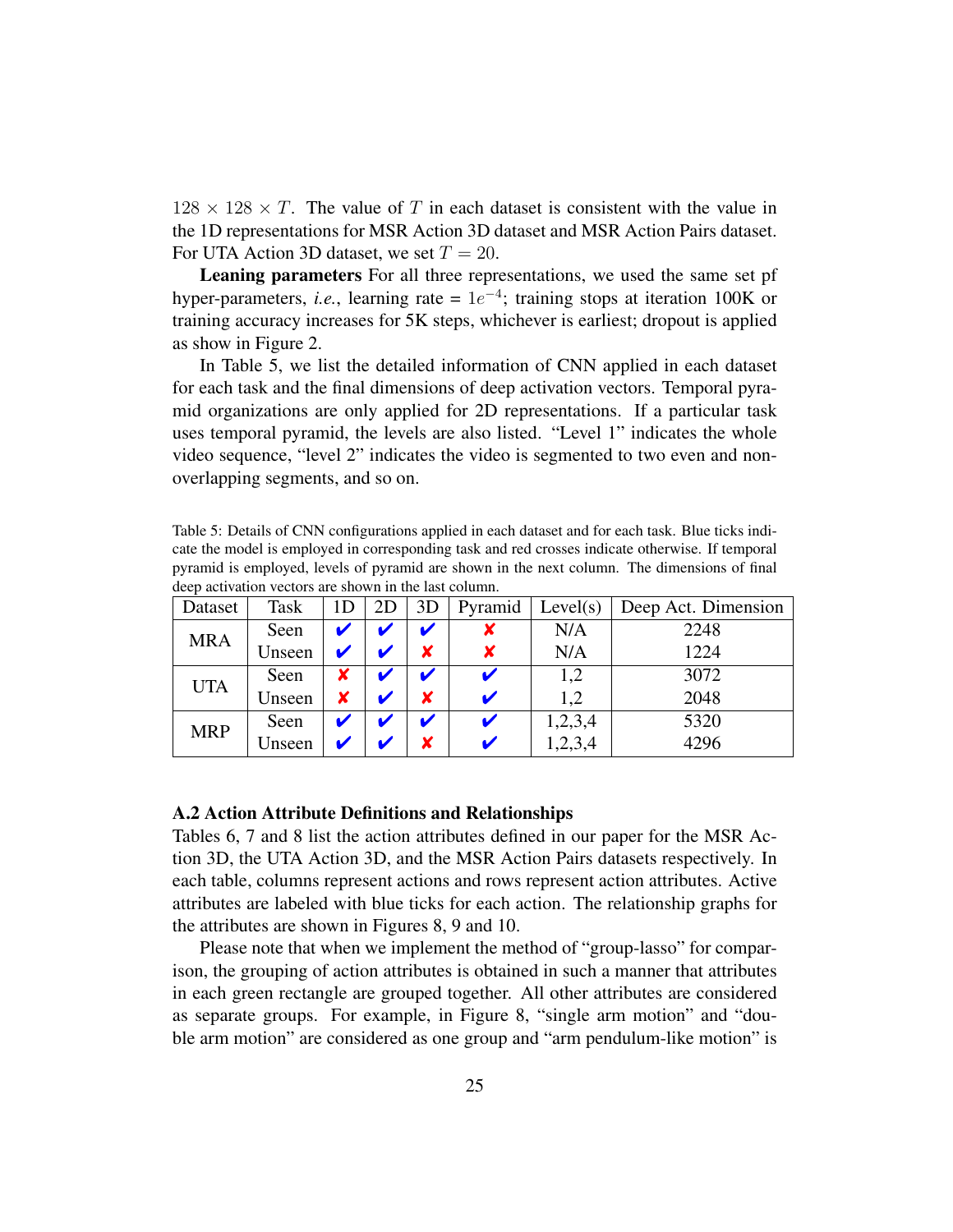# considered as another groups.

Table 6: Attribute defined for MSR Action 3D Dataset. Each column is an action and each row is an attribute. There are in total 30 attributes defined for 20 actions. Blue ticks indicate presences of attributes in actions.

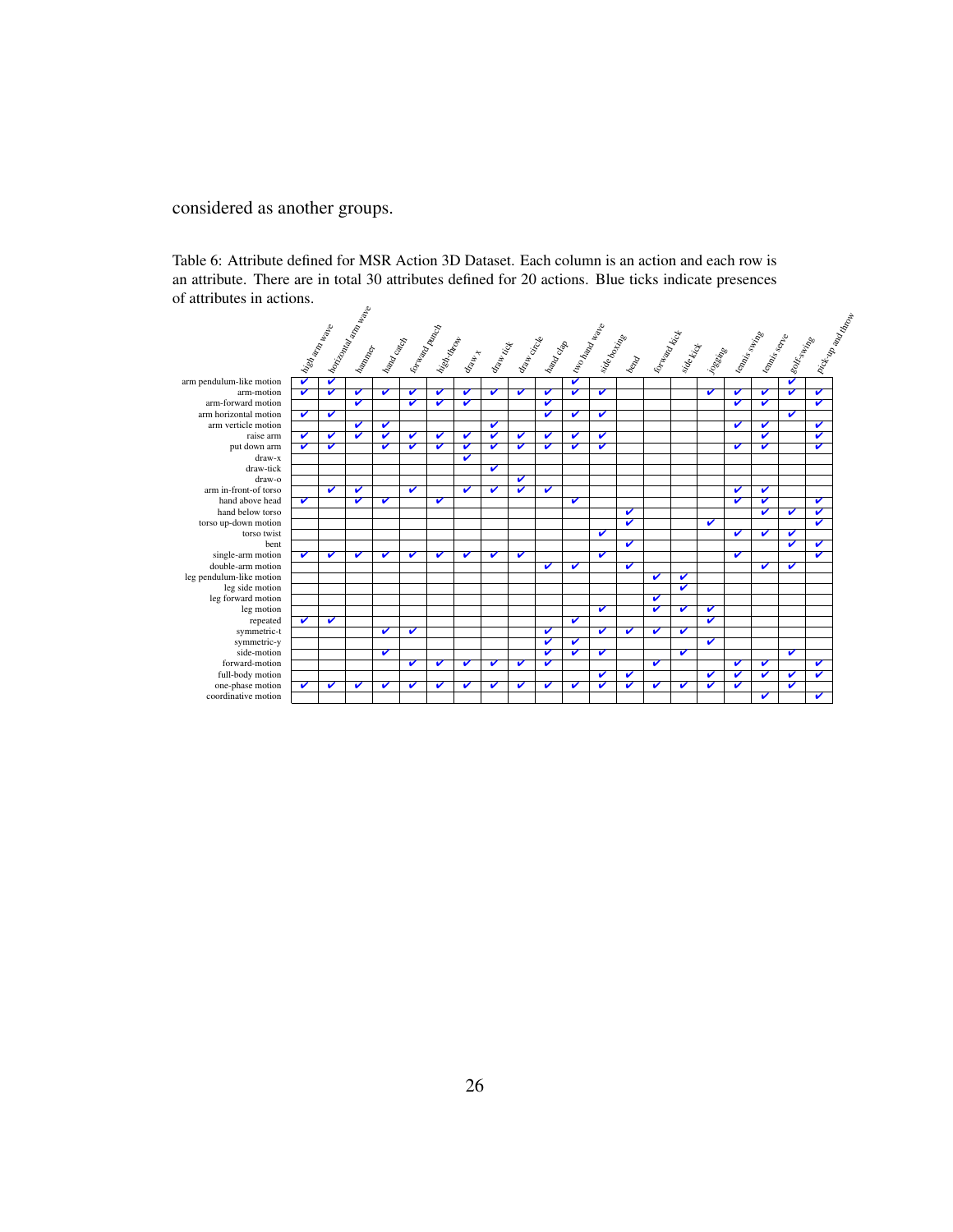Table 7: Attribute defined for UTA Action 3D Dataset. Each column is an action and each row is an attribute. There are in total 19 attributes defined for 10 actions.

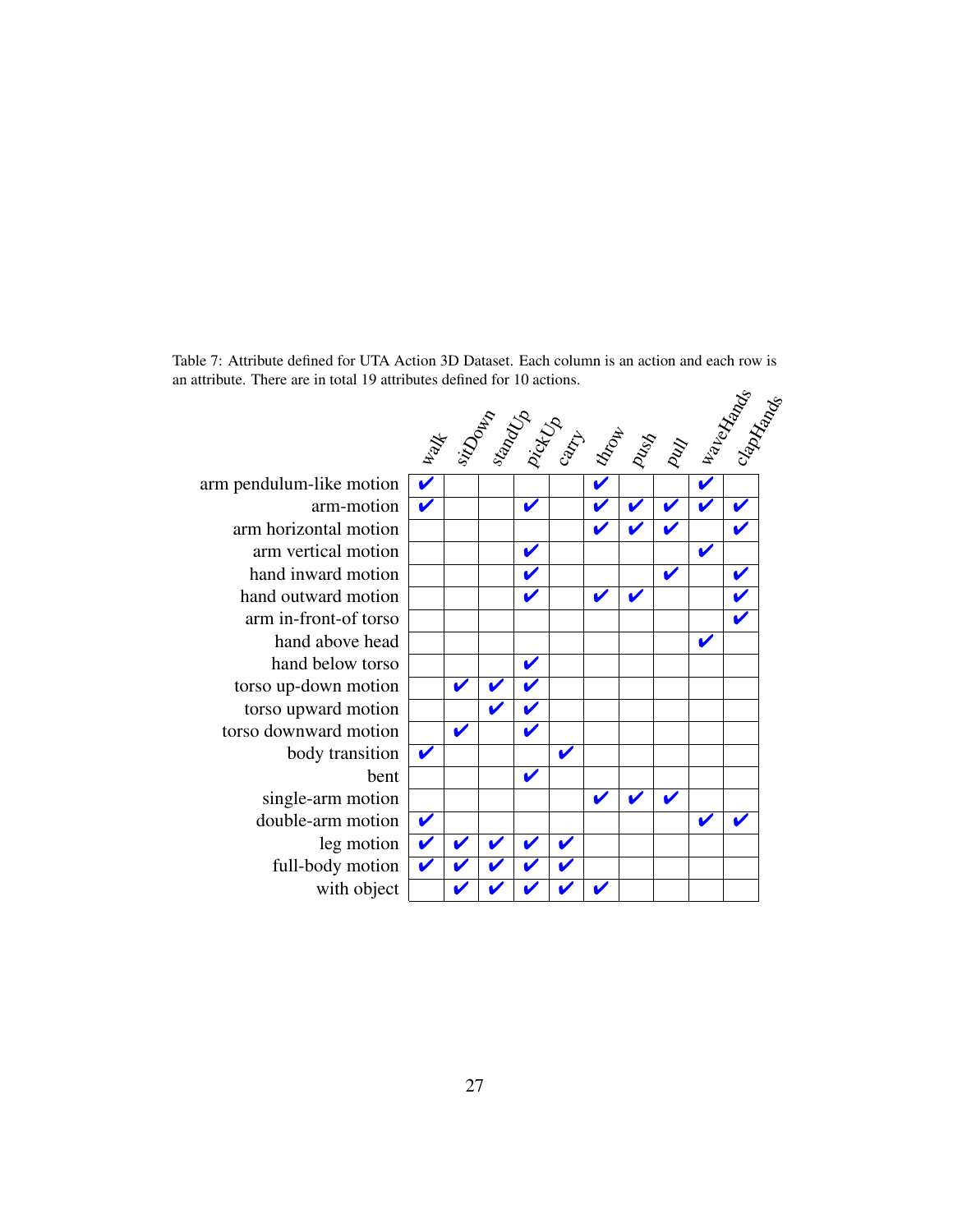Table 8: Attribute defined for MSR Action Pairs Dataset. Each column is an action and each row is an attribute. There are in total 16 attributes defined for 12 (6 pairs of) actions.

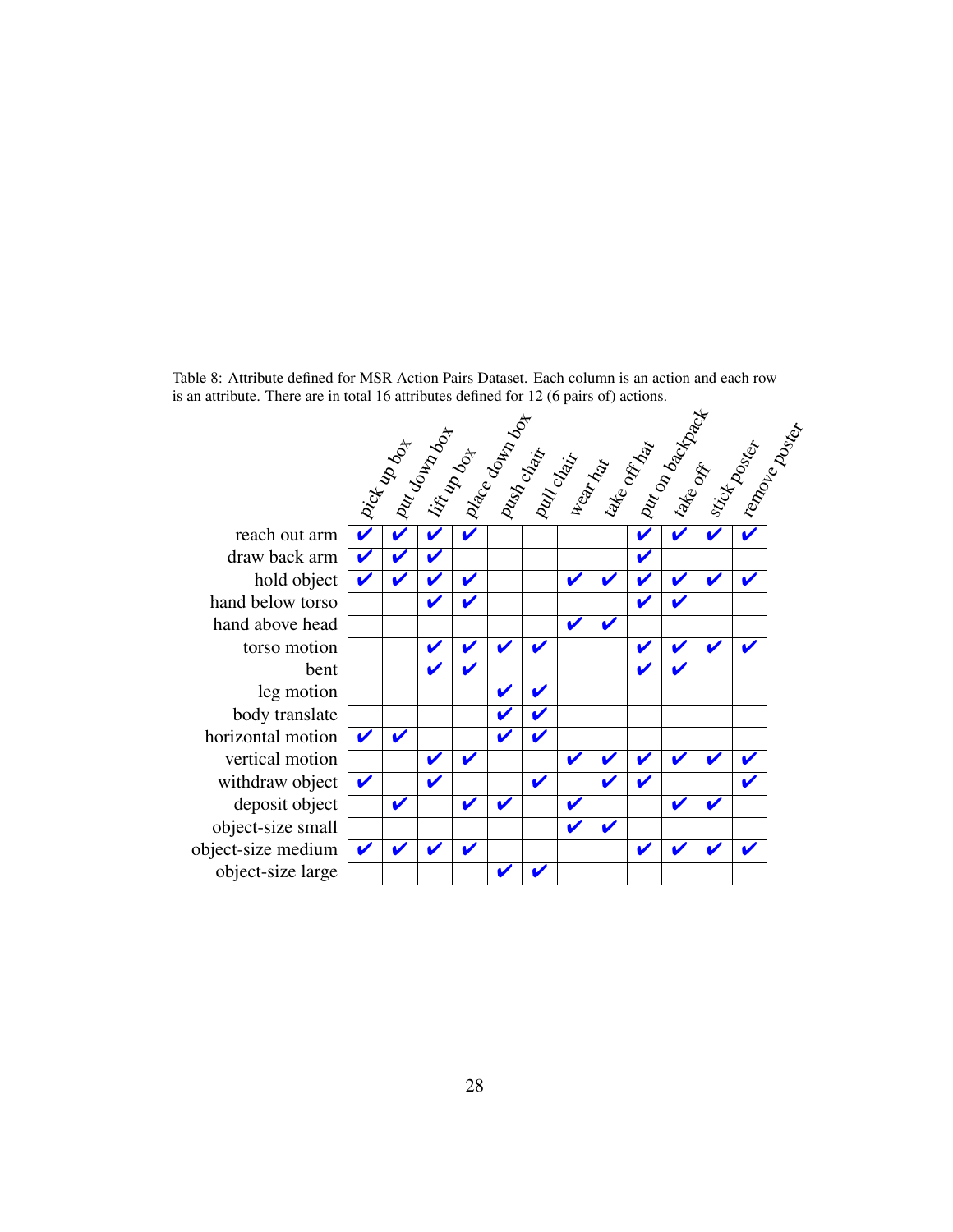

Figure 8: Semantic relationships among action attributes for the MSR Action 3D Dataset. Every attribute in the same rectangle is connected to each other. For clarity, we only show connections across different rectangles with solid lines. For example, action attribute "arm-motion" is connected to each attribute in the bottom rectangle consisting of "single arm motion" and "double arm motion"; "leg forward motion" is connected to "forward motion".